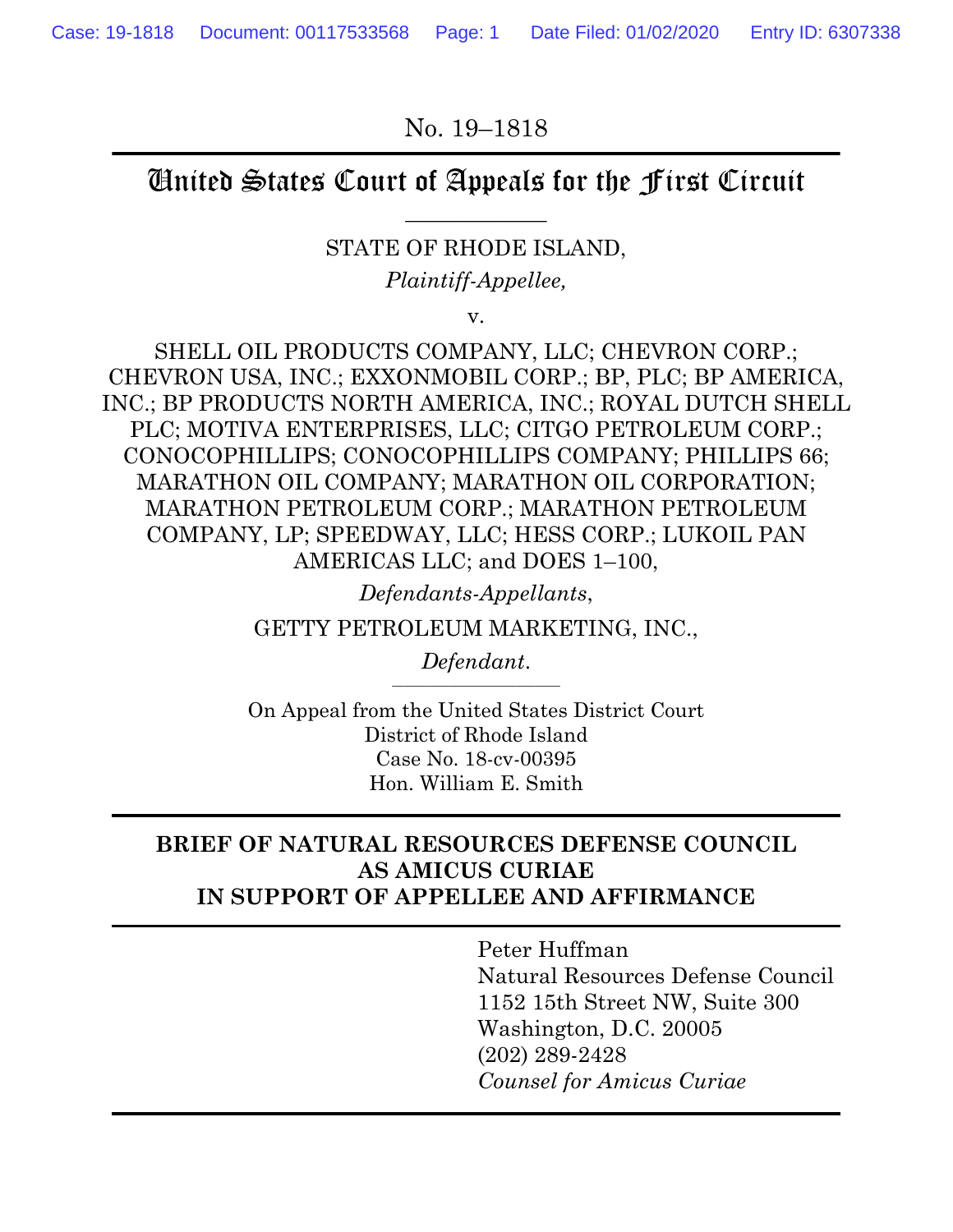# **CORPORATE DISCLOSURE STATEMENT**

 Under Federal Rule of Appellate Procedure 26.1, Amicus Curiae Natural Resources Defense Council, Inc., certifies that it is a non-profit environmental and public health membership organization that has no publicly held corporate parents, affiliates, and/or subsidiaries.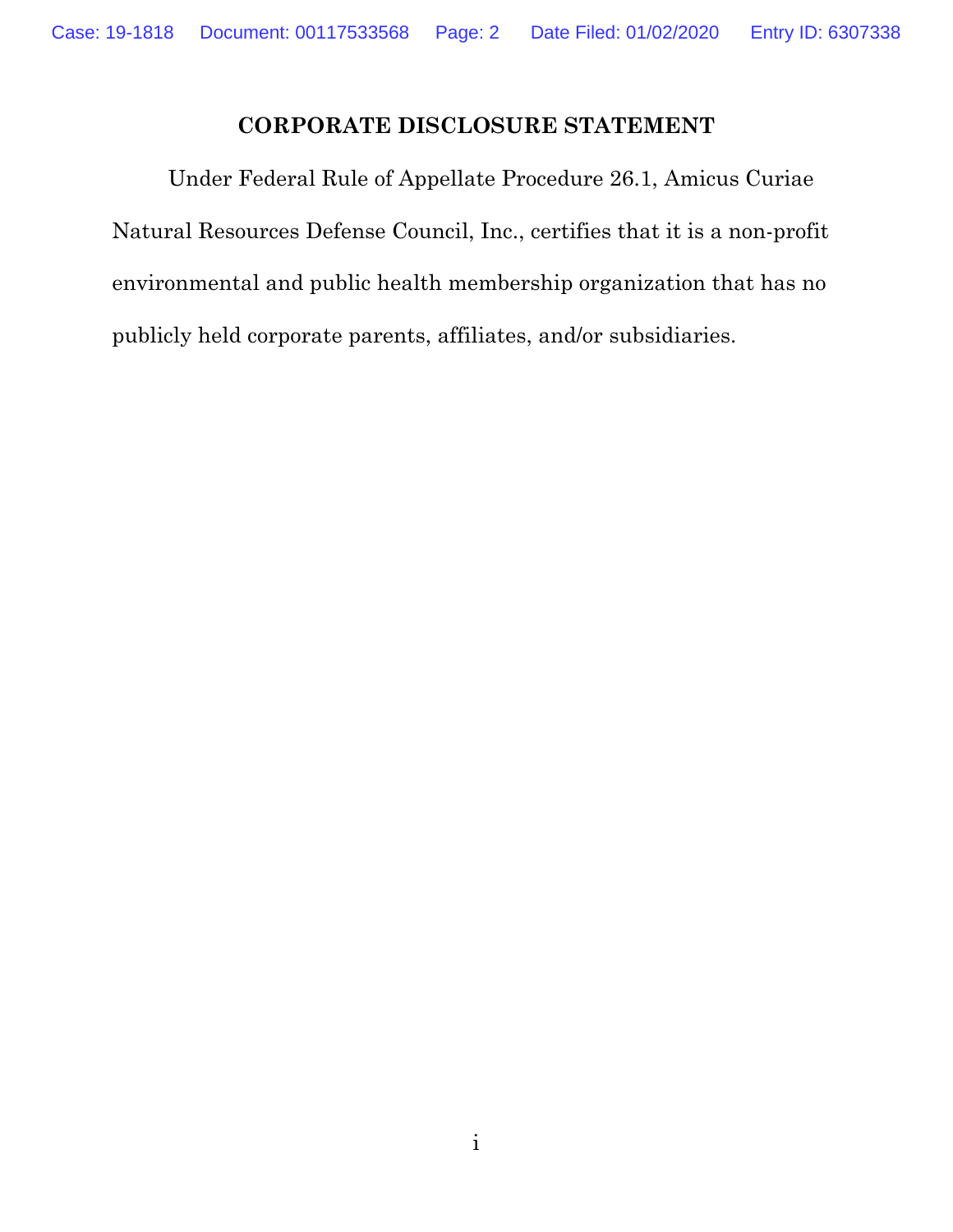# **TABLE OF CONTENTS**

| $\mathbf{I}$ . |                | Federal common law does not completely preempt                                                                    |  |  |  |
|----------------|----------------|-------------------------------------------------------------------------------------------------------------------|--|--|--|
|                | a.             | Congressional legislation defines the substance of<br>federal law to the exclusion of federal common law. 11      |  |  |  |
|                | $\mathbf{b}$ . | The Clean Air Act defines the substance of federal law                                                            |  |  |  |
|                | $\mathbf{c}$ . | There is no unique federal interest in climate change that                                                        |  |  |  |
| П.             |                | The Clean Air Act does not completely preempt                                                                     |  |  |  |
|                | a.             | The Clean Air Act does not preempt all state law claims<br>22                                                     |  |  |  |
|                | $\mathbf{b}$ . | The Clean Air Act does not provide an exclusive federal<br>cause of action for claims related to climate harms 29 |  |  |  |
|                |                |                                                                                                                   |  |  |  |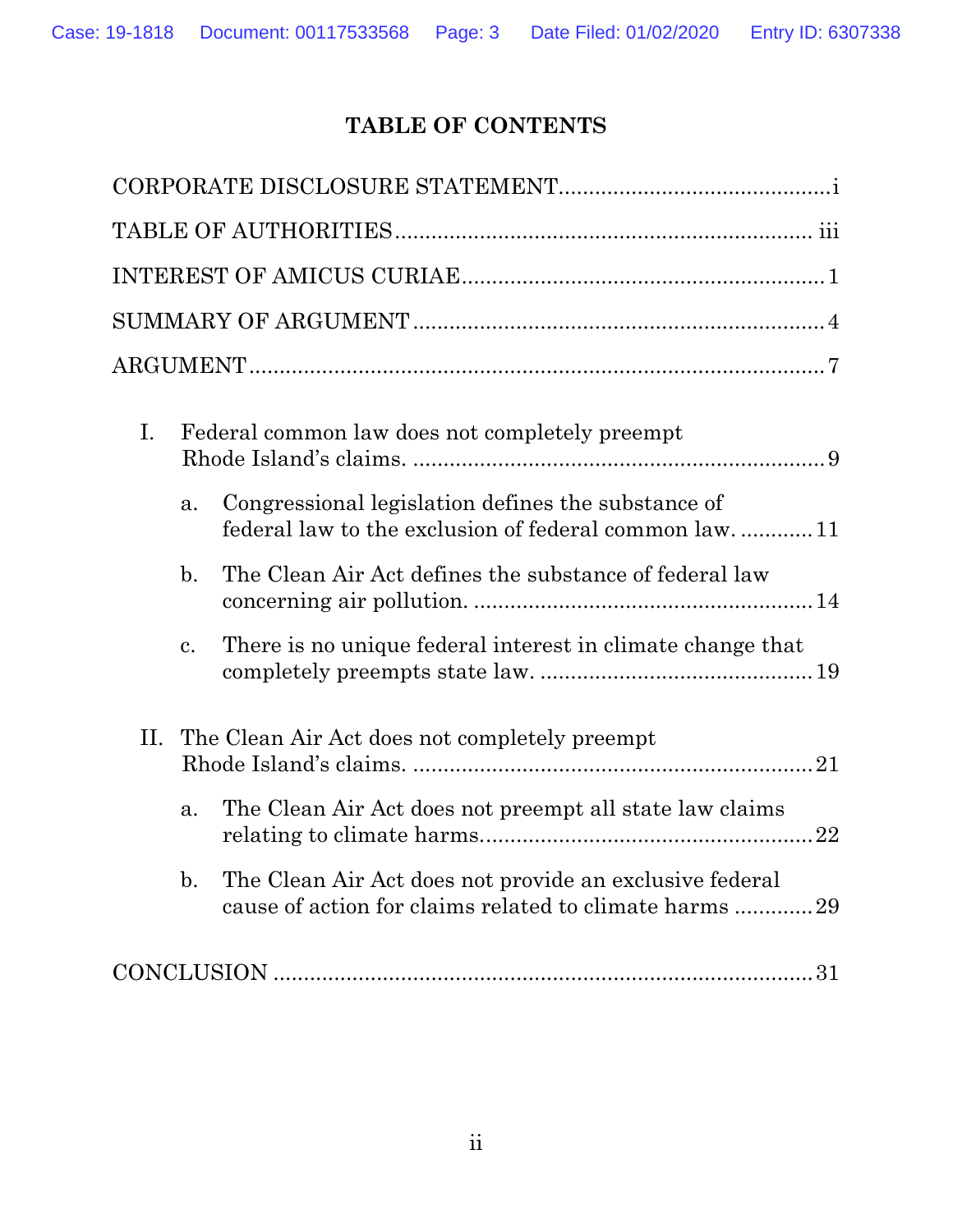# **TABLE OF AUTHORITIES**

#### *Cases*

| Altria Grp. v. Good,                             |
|--------------------------------------------------|
| Am. Elec. Power Co. v. Connecticut,              |
| Am. Fuel & Petrochemical Mfrs. v. O'Keeffe,      |
| Beneficial Nat'l Bank v. Anderson,               |
| Capron v. Office of Att'y Gen. of Massachusetts, |
| Caterpillar Inc. v. Williams,                    |
| Chevron U.S.A., Inc. v. Hammond,                 |
| Chinatown Neighborhood Ass'n v. Harris,          |
| Citizens for Pres. of Waterman Lake v. Davis,    |
| City of Milwaukee v. Illinois & Michigan,        |
| Exxon Mobil Corp. v. U.S. E.P.A.,                |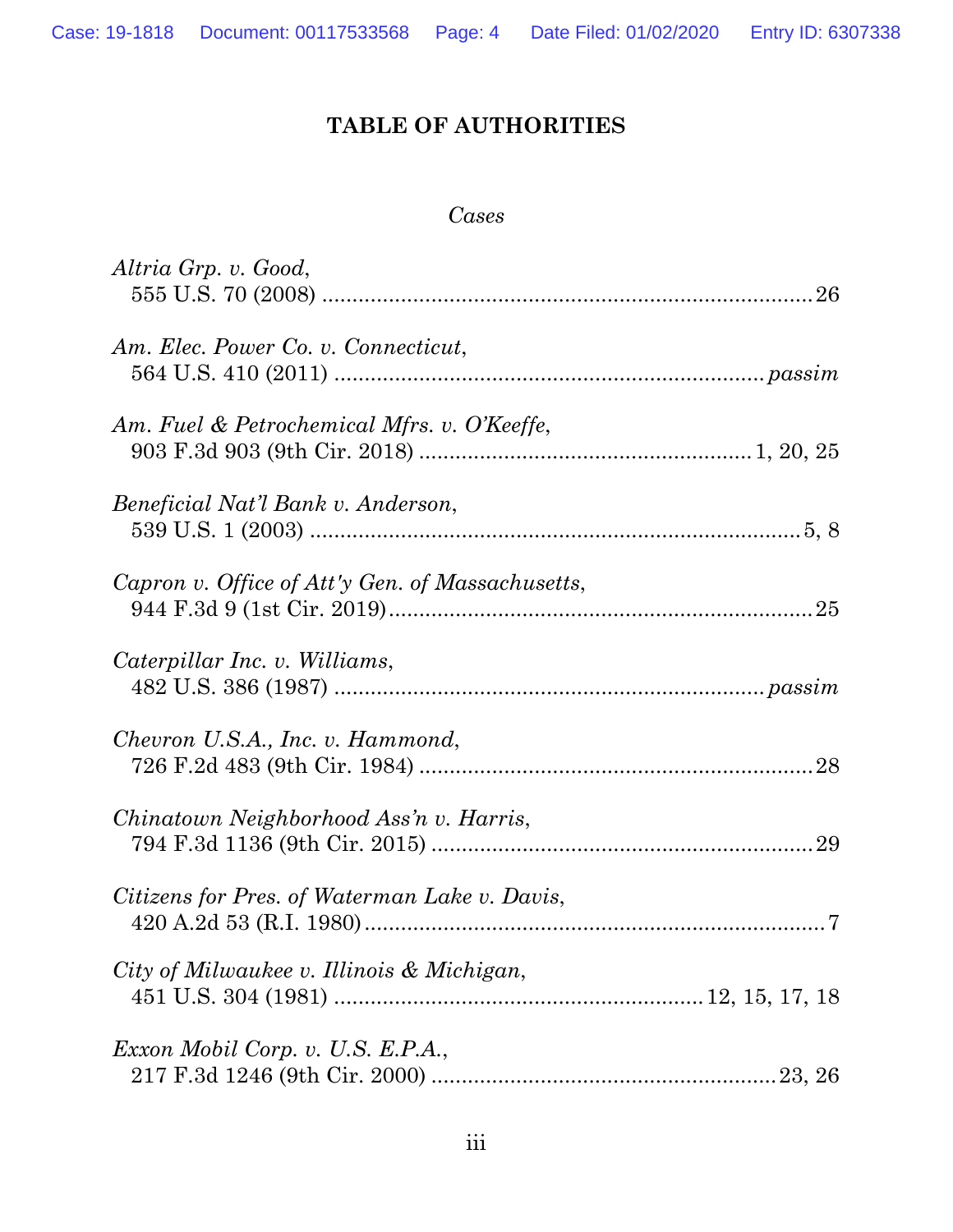| Fayard v. Ne. Vehicle Servs.,                                                                        |
|------------------------------------------------------------------------------------------------------|
| Felix v. Volkswagen Grp. of Am., Inc.,<br>2017 WL 3013080 (N.J. Super. Ct. App. Div. July 17, 2017), |
| Fla. Lime & Avocado Growers, Inc. v. Paul,                                                           |
| Franchise Tax Bd. of State of Cal. v.<br>Constr. Laborers Vacation Trust for S. Cal.,                |
| Georgia v. Tennessee Copper Co.,                                                                     |
| Illinois v. City of Milwaukee, Wis.,                                                                 |
| In re Methyl Tertiary Butyl Ether (MTBE) Products Liab. Litig.,                                      |
| In re Pharm. Indus. Average Wholesale Price Litig.,                                                  |
| In re Volkswagen "Clean Diesel" Mktg., Sales Practices, & Products                                   |
| In re Volkswagen "Clean Diesel" Mktg., Sales Practices, & Products                                   |
| <i>International Paper Co. v. Ouellette,</i>                                                         |
| Lawless v. Steward Health Care Sys., LLC,                                                            |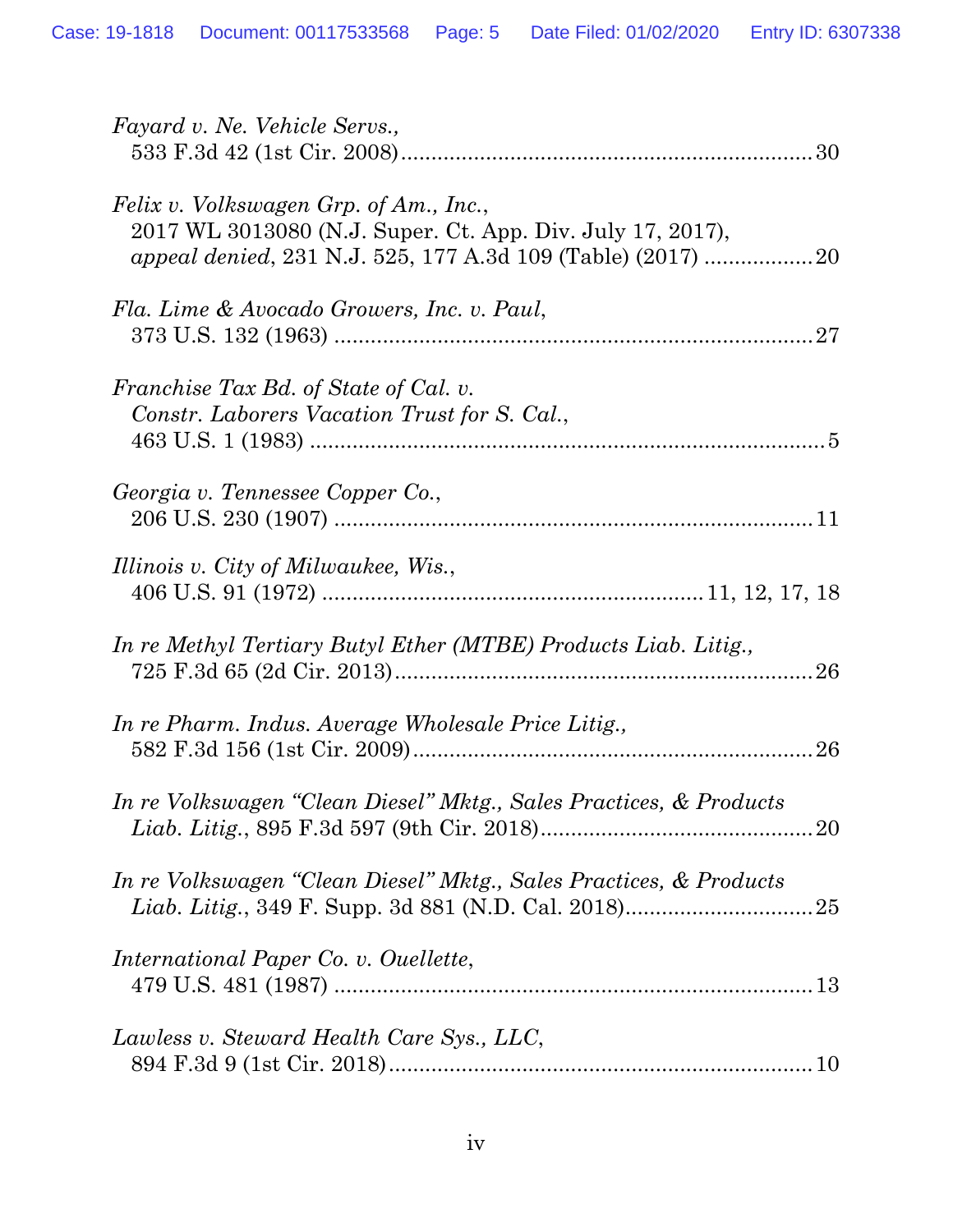| López-Muñoz v. Triple-S Salud, Inc.,            |
|-------------------------------------------------|
| <i>Medtronic, Inc. v. Lohr,</i>                 |
| Merrick v. Diageo Americas Supply, Inc.,        |
| <i>Missouri v. Illinois,</i>                    |
| Murphy v. Nat'l Collegiate Athletic Ass'n,      |
| Native Village of Kivalina v. ExxonMobil Corp., |
| Natural Res. Def. Council, Inc. v. E.P.A.,      |
| O'Melveny & Myers v. F.D.I.C.,                  |
| ONEOK, Inc. v. Learjet, Inc.,<br>27             |
| Oxygenated Fuels Ass'n v. Davis,                |
| Pharm. Research & Mfrs. of Am. v. Concannon,    |
| Silkwood v. Kerr-McGee Corp.,                   |
| Sprietsma v. Mercury Marine,<br>27              |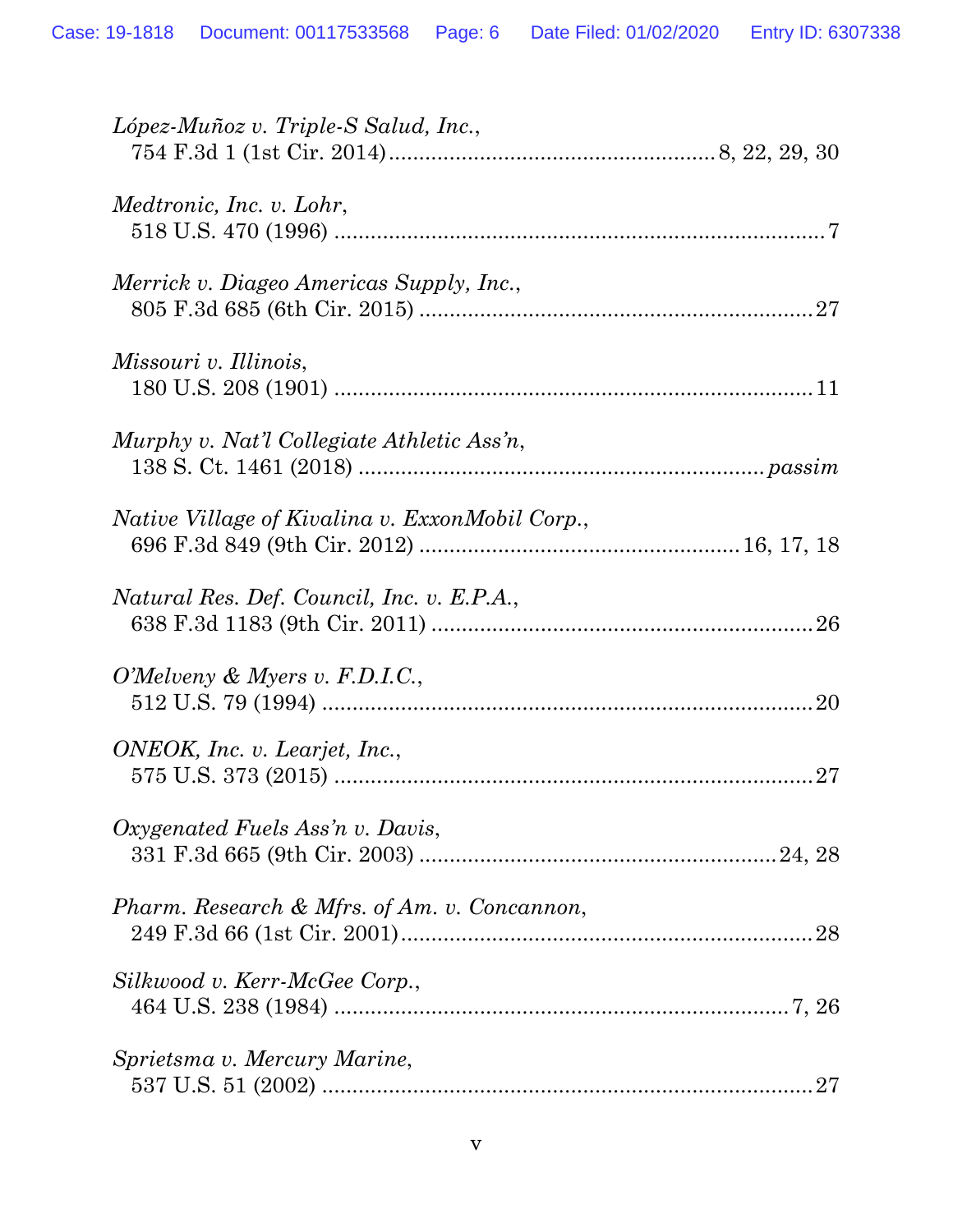| <i>Texas Indus., Inc. v. Radcliff Materials, Inc.,</i> |  |
|--------------------------------------------------------|--|
| W. Virginia ex rel. Morrisey v. McKesson Corp.,        |  |
| <i>Wis. Pub. Intervenor v. Mortier,</i>                |  |
| Wyeth v. Levine,                                       |  |

#### **Statutes**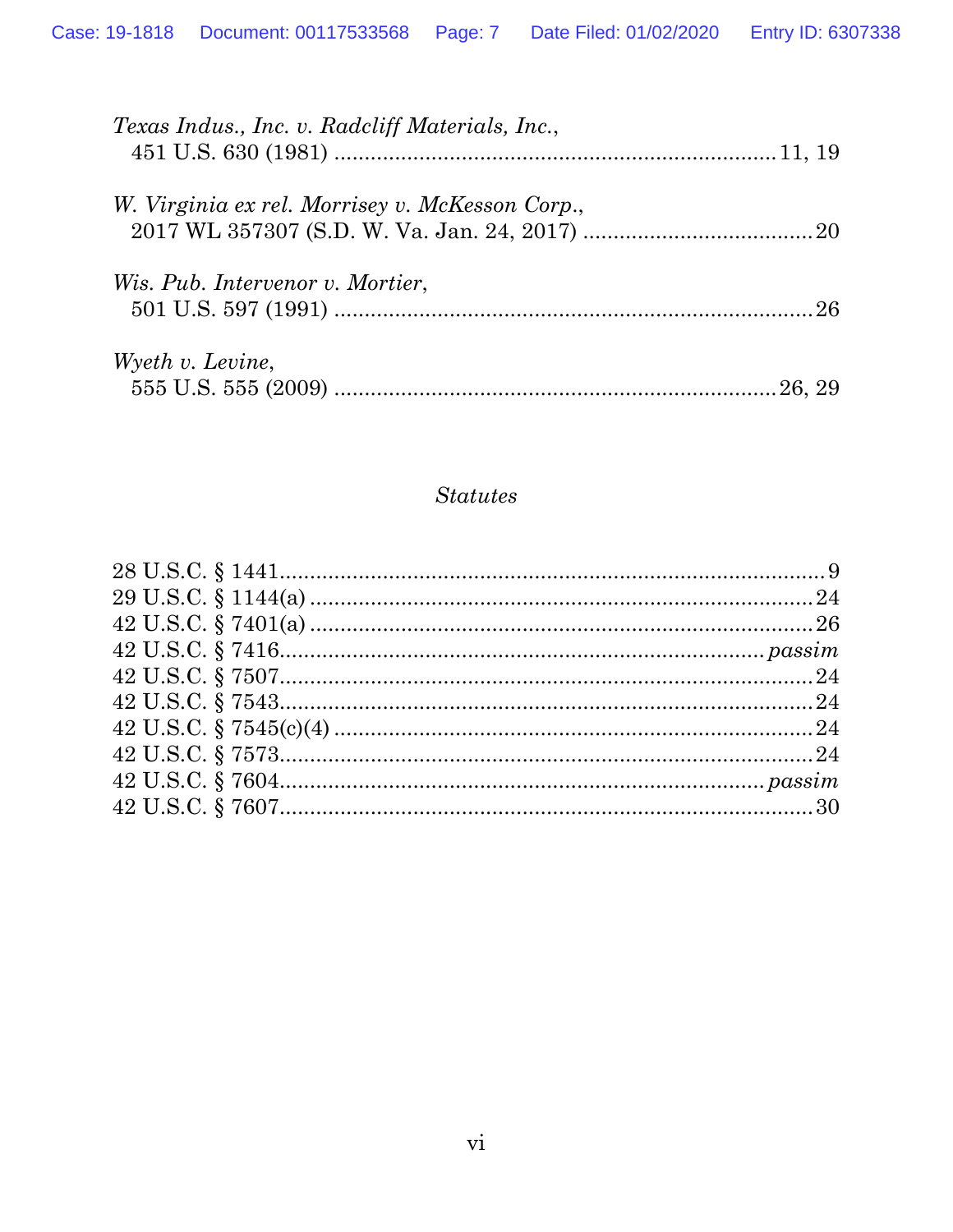# *Other Authorities*

| Abt Associates, Analysis of the Public Health Impacts of the Regional |  |
|-----------------------------------------------------------------------|--|
| Greenhouse Gas Initiative, 2009–2014 (Jan. 2017),                     |  |
| https://www.abtassociates.com/insights/publications/report/analysis-  |  |
| of-the-public-health-impacts-of-the-regional-greenhouse-gas-021       |  |

| Fourth National Climate Assessment (2018), vol. II, |  |
|-----------------------------------------------------|--|
|                                                     |  |
|                                                     |  |

| N.Y. Att'y Gen., Press Release, A.G. Underwood Announces \$68 Million |
|-----------------------------------------------------------------------|
| Multistate Settlement With UBS AG ("UBS") For Artificially            |
| <i>Manipulating Interest Rates (Dec. 21, 2018),</i>                   |
| https://ag.ny.gov/press-release/ag-underwood-announces-68-million-    |
|                                                                       |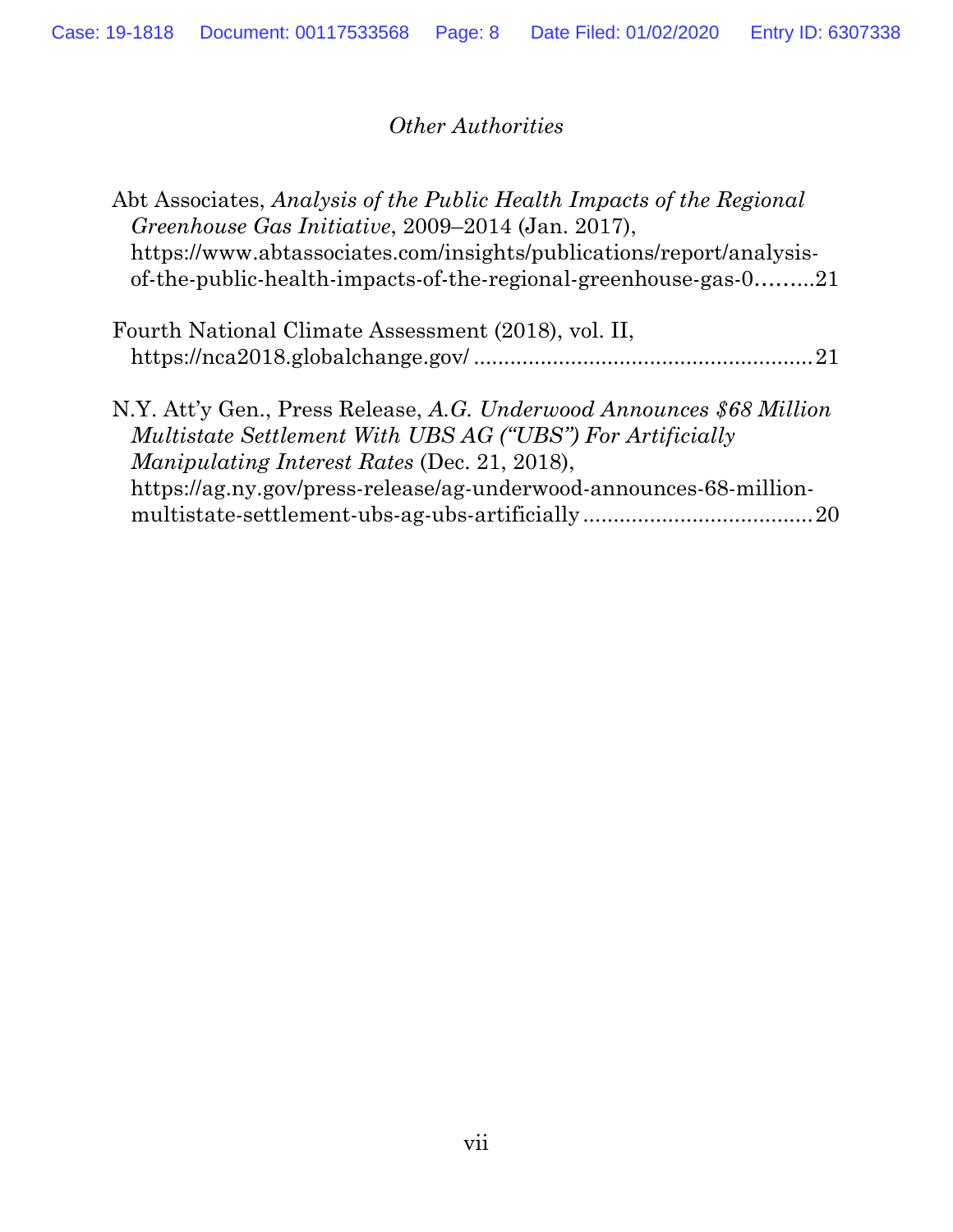#### **INTEREST OF AMICUS CURIAE**

Amicus Curiae Natural Resources Defense Council (NRDC) is a non-profit environmental and public health organization with hundreds of thousands of members. Founded in 1970, NRDC has worked for decades to ensure enforcement of the Clean Air Act and other laws to address major environmental challenges.

The Clean Air Act sets a nationwide baseline for addressing air pollution and provides federal remedies to improve air quality. But the Act does not relieve states of their responsibility for protecting the health and welfare of their residents and the quality of their air. The Act also recognizes that each state faces its own specific challenges, and encourages state and local efforts that reduce air pollution under state law. NRDC—in and out of court—has defended the enforceability of state law against the challenge that it interferes with federal authority. *See, e.g.*, *Am. Fuel & Petrochemical Mfrs. v. O'Keeffe*, 903 F.3d 903 (9th Cir. 2018) (upholding Oregon clean fuels program from Clean Air Act preemption and Commerce Clause challenges). NRDC submits this brief to highlight why enforcement of state law in state courts is a viable means to address harms related to climate change.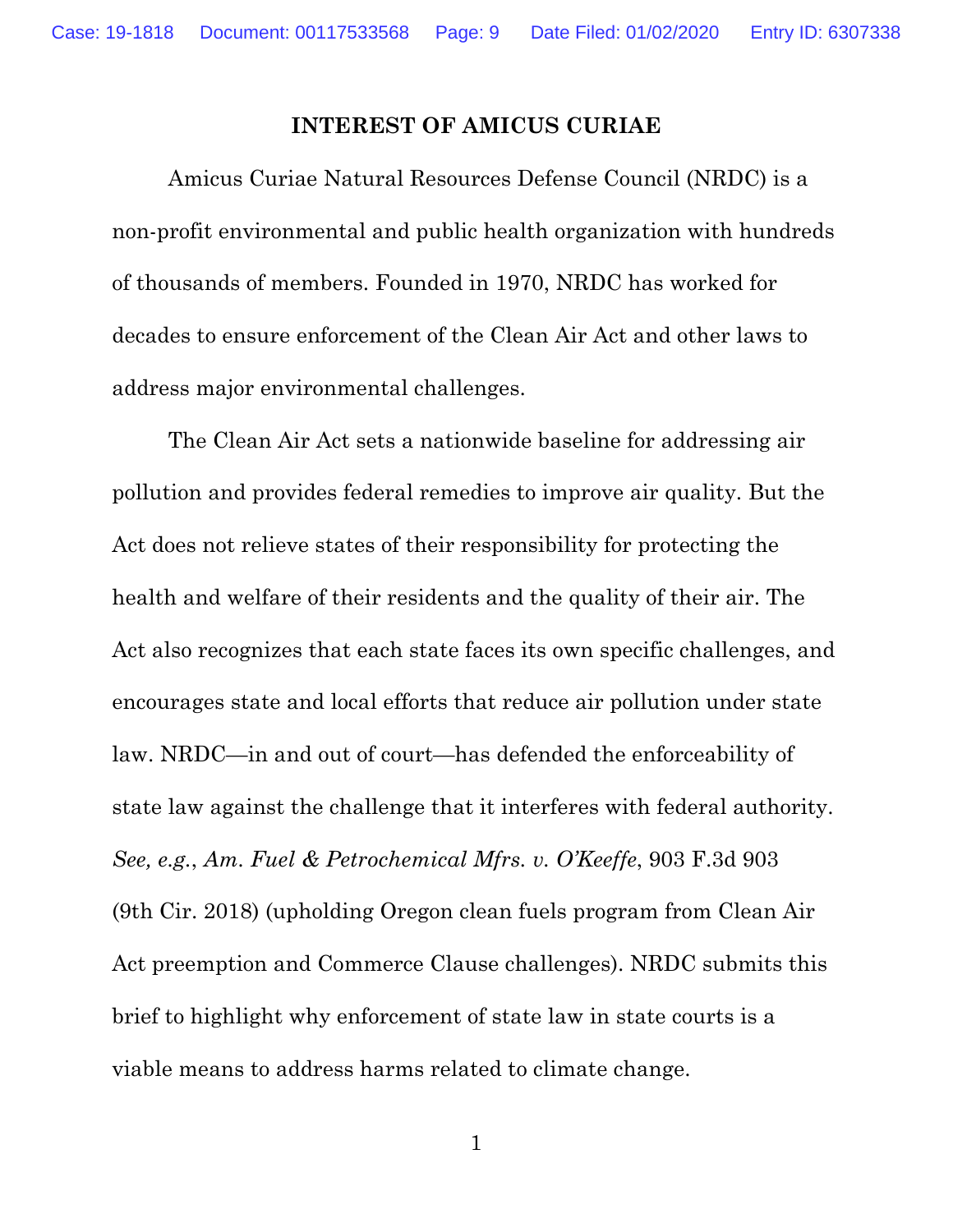Rhode Island has been harmed by the effects of climate change. Basic public infrastructure—roads, sewers, electrical grids—must be repaired and hardened against unprecedented storms, rising seas, and warming temperatures. The State seeks relief under causes of action that Rhode Island has long provided to address harms to the welfare of the State and its residents. Defendants contend that enforcing state law here would impermissibly undermine federal authority because climate change is a "uniquely" federal interest. NRDC strongly disagrees. States have a legitimate and compelling interest in addressing climate change, and state law regulation is permissible.

Climate change is the major environmental challenge of our time. Action is urgently needed on many fronts. NRDC works extensively at the state and local level to help deploy a broad range of effective legal, policy, and technology tools to combat all forms of climate pollution. From the nine-state (and counting) Regional Greenhouse Gas Initiative that caps and reduces power sector emissions; to standards that require utilities to supply electricity from renewable sources; to mandates for electric vehicles; to building codes that reduce energy waste, enforcing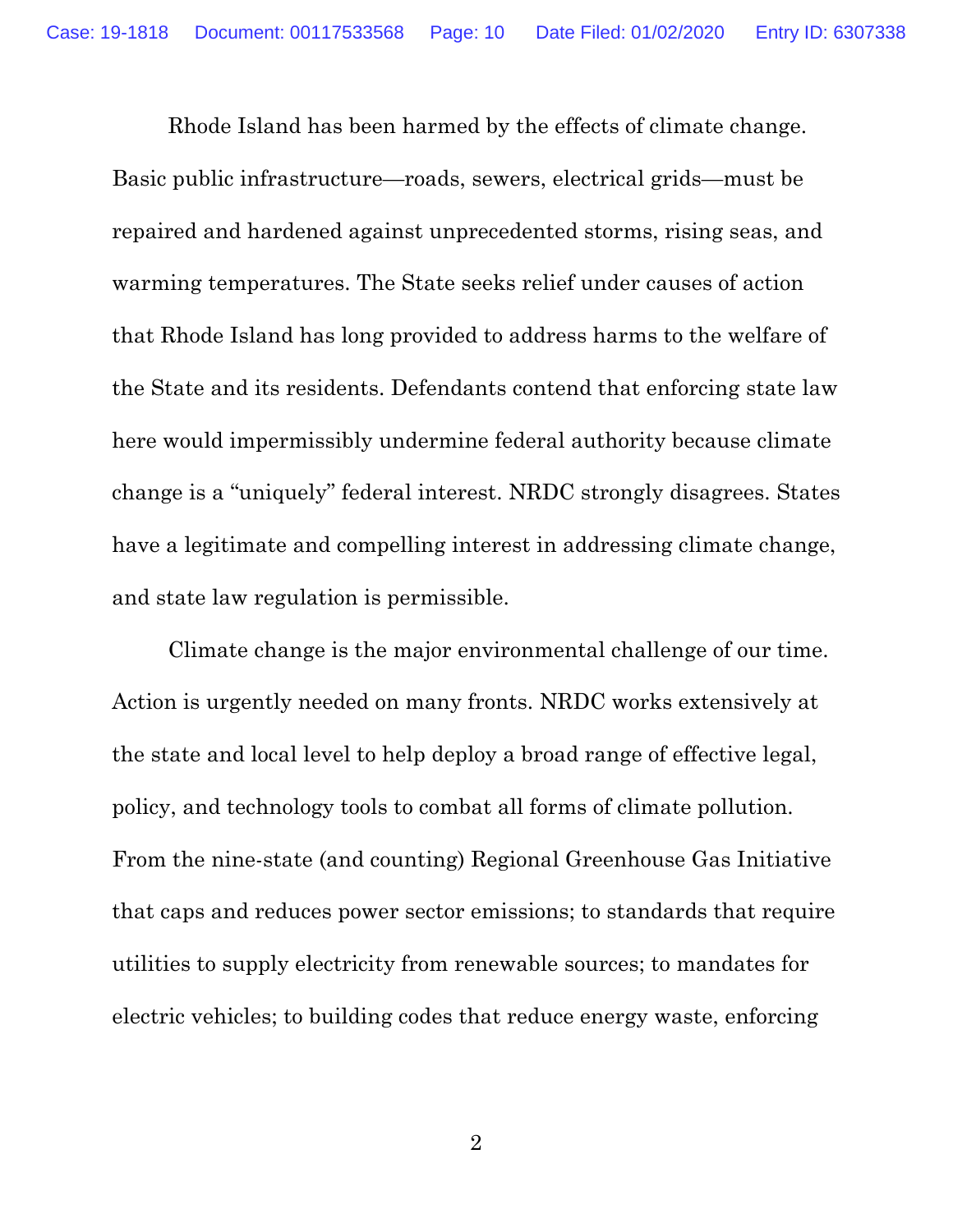state law is an effective means to help society transition to an energy

system that will not harm the climate that sustains us.1

<sup>&</sup>lt;sup>1</sup> All parties have consented to the filing of this brief. No party or party's counsel has authored this brief in whole or in part or contributed money that was intended to fund preparing or submitting the brief. No person or entity, other than amicus, has contributed money that was intended to fund preparing or submitting the brief.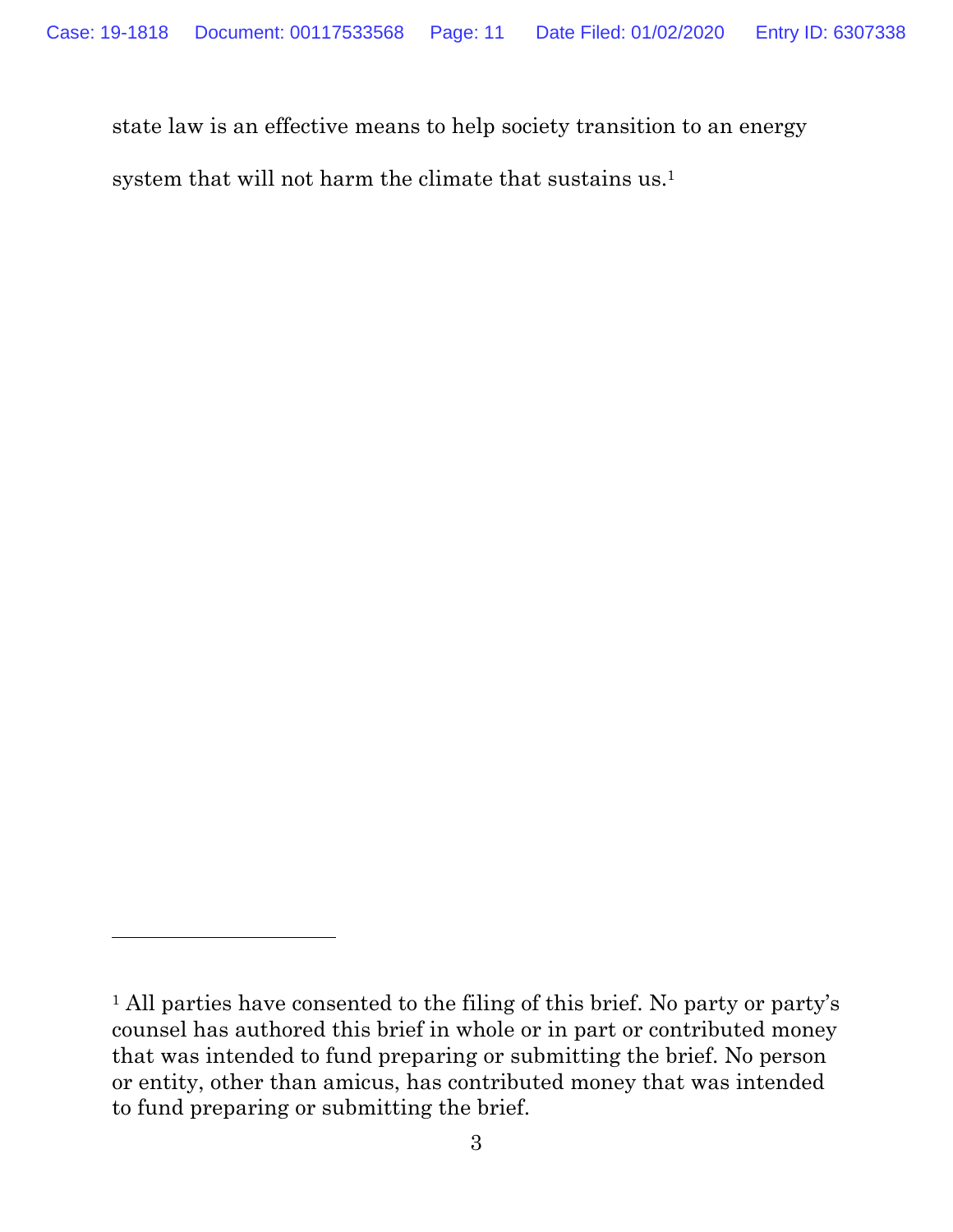#### **SUMMARY OF ARGUMENT**

States have the right and the responsibility to protect the health, safety, and welfare of their residents. To that end, states can provide a range of legal tools that they deem appropriate to address harms to themselves and their residents. Rhode Island provides various rights of civil action under state common law and statute.

The State here complains that Defendants produced and marketed massive quantities of fossil fuel products with the knowledge that use of those products contributes to harmful climate change, all while concealing their knowledge and downplaying the harms. The State pleads specific causes of action under Rhode Island law. These state law claims are enforceable unless preempted by federal law. *See Murphy v. N.C.A.A.*, 138 S. Ct. 1461, 1479 (2018).

 Importantly, whether federal law preempts enforcement of Rhode Island law is not a question that must be answered in a federal court. Here, in fact, it is a question that *cannot* be answered in federal court. The State pled claims under Rhode Island law only and filed its complaint in state court. Even if federal law could ultimately provide a defense to these claims, it does not provide federal jurisdiction to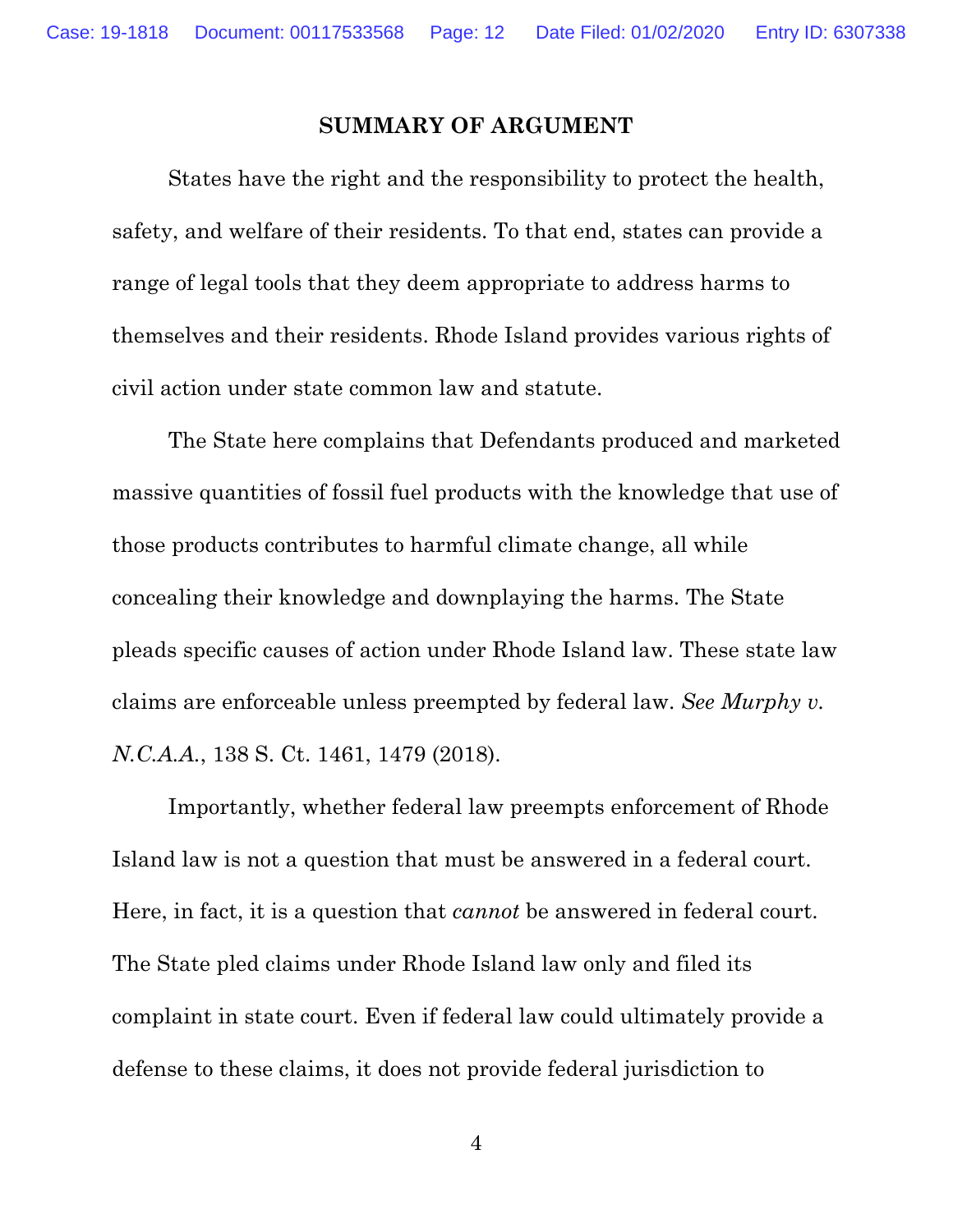remove the action from state court. *Franchise Tax Bd. v. Constr. Laborers Vacation Tr. for S. Cal.*, 463 U.S. 1, 14 (1983).

 Defendants suggest that the allegations in the complaint also give rise to a right of action under federal common law or the Clean Air Act. Even if that were correct, it is insufficient to create removal jurisdiction. As "master of the complaint," the State may, "by eschewing claims based on federal law, choose to have the cause heard in state court." *Caterpillar Inc.* v. *Williams*, 482 U.S. 386, 398–99 (1987).

 The existence of an un-pled federal cause on the facts of the complaint could only theoretically create removal jurisdiction in the "extraordinary" event of "complete preemption." *Caterpillar*, 482 U.S. at 393. Despite the linguistic similarity to ordinary preemption, the doctrine of "complete preemption" is qualitatively different, and can create federal jurisdiction: it refers to the situation in which federal law *both* ordinarily preempts a state law cause of action *and* substitutes a federal cause of action in its place. *Beneficial Nat. Bank v. Anderson*, 539 U.S. 1, 8–9 (2003). But both of those conditions are missing here.

 Neither federal environmental common law nor the Clean Air Act addresses the conduct that Rhode Island complains of, much less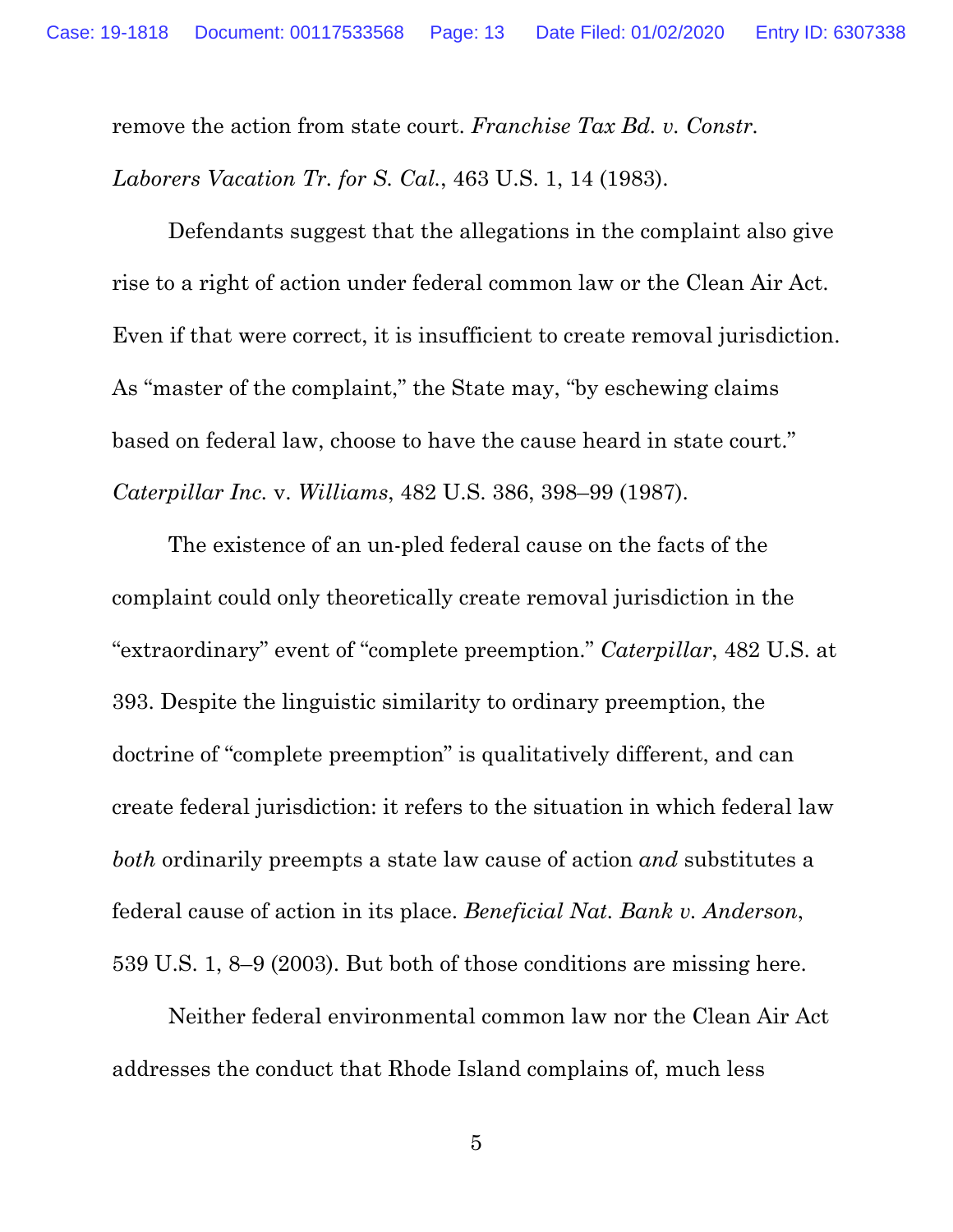provides an exclusive federal cause of action for that conduct. Without an exclusive federal cause of action to substitute for Rhode Island's state law cause, complete preemption does not exist; and without complete preemption, the state law action is not removable.

Defendants ask the Court to recharacterize the state claims here as ones that would impose restrictions on greenhouse gas emissions. Rhode Island fairly disputes that characterization. But even so construed, complete preemption still would not exist: Defendants have not identified an exclusive federal cause of action that could be brought against them for the conduct of which Rhode Island complains.

Defendants first suggest that federal environmental common law provides a right of action for harms resulting from interstate greenhouse gas emissions. It might once have done so, but any such federal common law cause no longer exists. *Am. Elec. Power Co., Inc. v. Connecticut*, 564 U.S. 410, 424 (2011) ("*AEP*"). Congress displaced it with the Clean Air Act, which now determines the preemptive scope of federal law in this area. *Id*. at 429. And the Clean Air Act does *not* completely preempt all state law causes of action related to emissions or climate change. No court has ever so held, and the Act expressly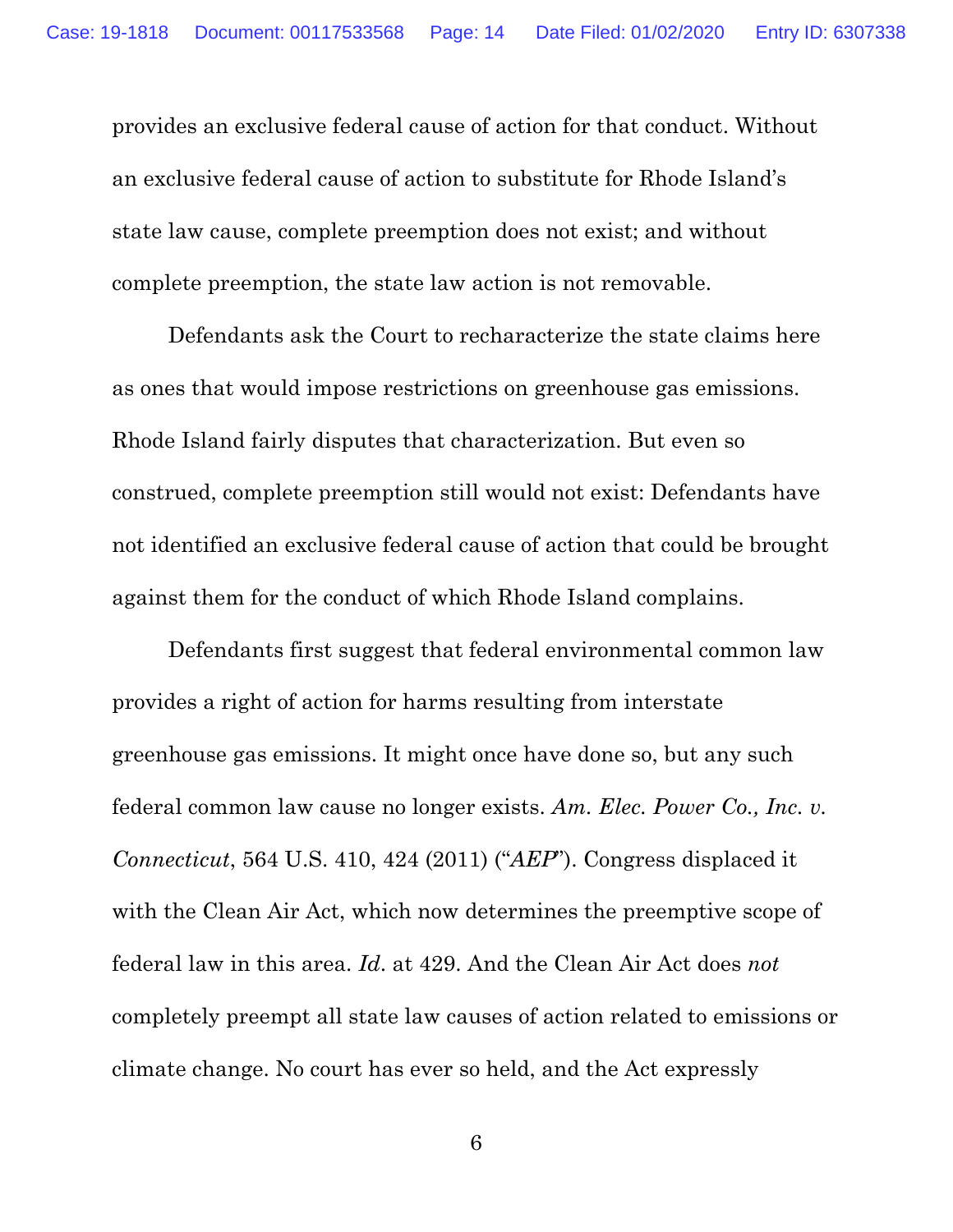preserves states' broad authority to address air pollution under state law. *E.g.*, 42 U.S.C. § 7416.

In short, neither federal environmental common law nor the Clean Air Act provide jurisdiction to remove this action to federal court.

#### **ARGUMENT**

"States are independent sovereigns in our federal system," *Medtronic, Inc. v. Lohr*, 518 U.S. 470, 485 (1996), and possess the "traditional authority to provide tort remedies" as they deem appropriate, *Silkwood v. Kerr-McGee Corp.*, 464 U.S. 238, 248 (1984). Rhode Island provides rights of action for nuisances and other harms caused by conduct defined in common law and statute. *E.g.*, *Citizens for Pres. of Waterman Lake v. Davis*, 420 A.2d 53, 59 (R.I. 1980).

Rhode Island here alleges that Defendants have long known that continued use of fossil fuels would cause significant climate changerelated harms. The State also alleges that Defendants concealed that knowledge while continuing to wrongfully promote the unrestrained use of their fossil fuel products. The State contends that Defendants' conduct gives rise to various causes of action under Rhode Island law, and pleads claims for relief thereunder.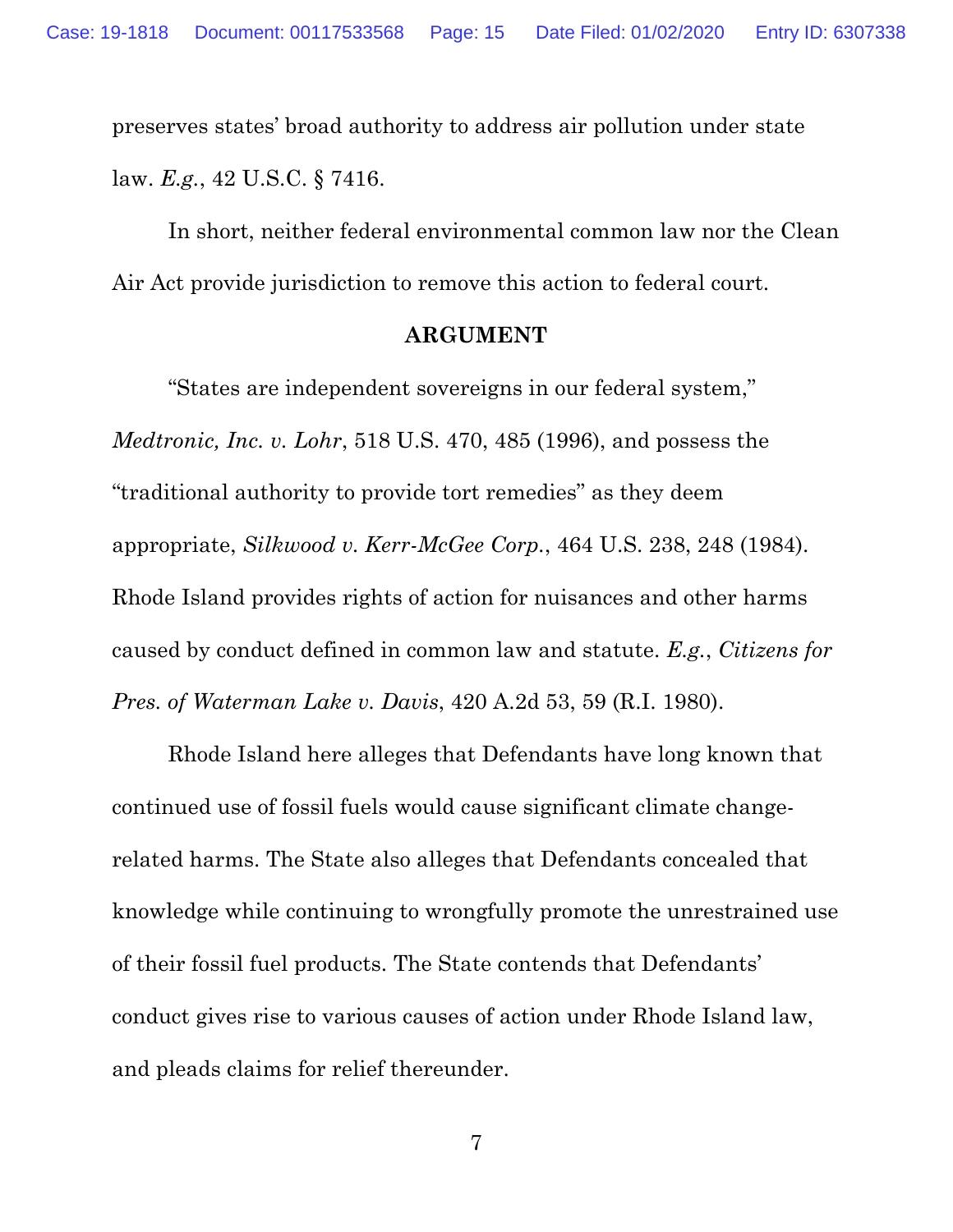Rhode Island is entitled the opportunity to prove its claims in state court. Under the "well-pleaded complaint rule," Rhode Island is the master of its claims and "may avoid federal jurisdiction by exclusive reliance on state law." *Caterpillar*, 482 U.S. at 392. As such, outside of narrow exceptions,<sup>2</sup> this case can only be removed to federal court in the "extraordinary" event of "complete preemption." *Id*. at 393. "Complete preemption" is a term of art, "conceptually distinct from the doctrine of ordinary (or defensive) preemption," and "comprises a narrow exception to the well-pleaded complaint rule" that can create federal jurisdiction. *López-Muñoz v. Triple-S Salud, Inc.*, 754 F.3d 1, 5 (1st Cir. 2014). But "complete preemption" requires that existing federal law both ordinarily preempt Rhode Island law and provide a substitute federal cause of action. *Beneficial Nat'l Bank*, 539 U.S. at 8; *López-Muñoz*, 754 F.3d at 5. Such extraordinary jurisdictional preemption is not present here.

<sup>2</sup> The State explains why this case is not removable under *Grable*, the federal-officer statute, 28 U.S.C. § 1142, or any other specialized removal statute. Appellee's Br. at 11–18, 28–37, 42–51.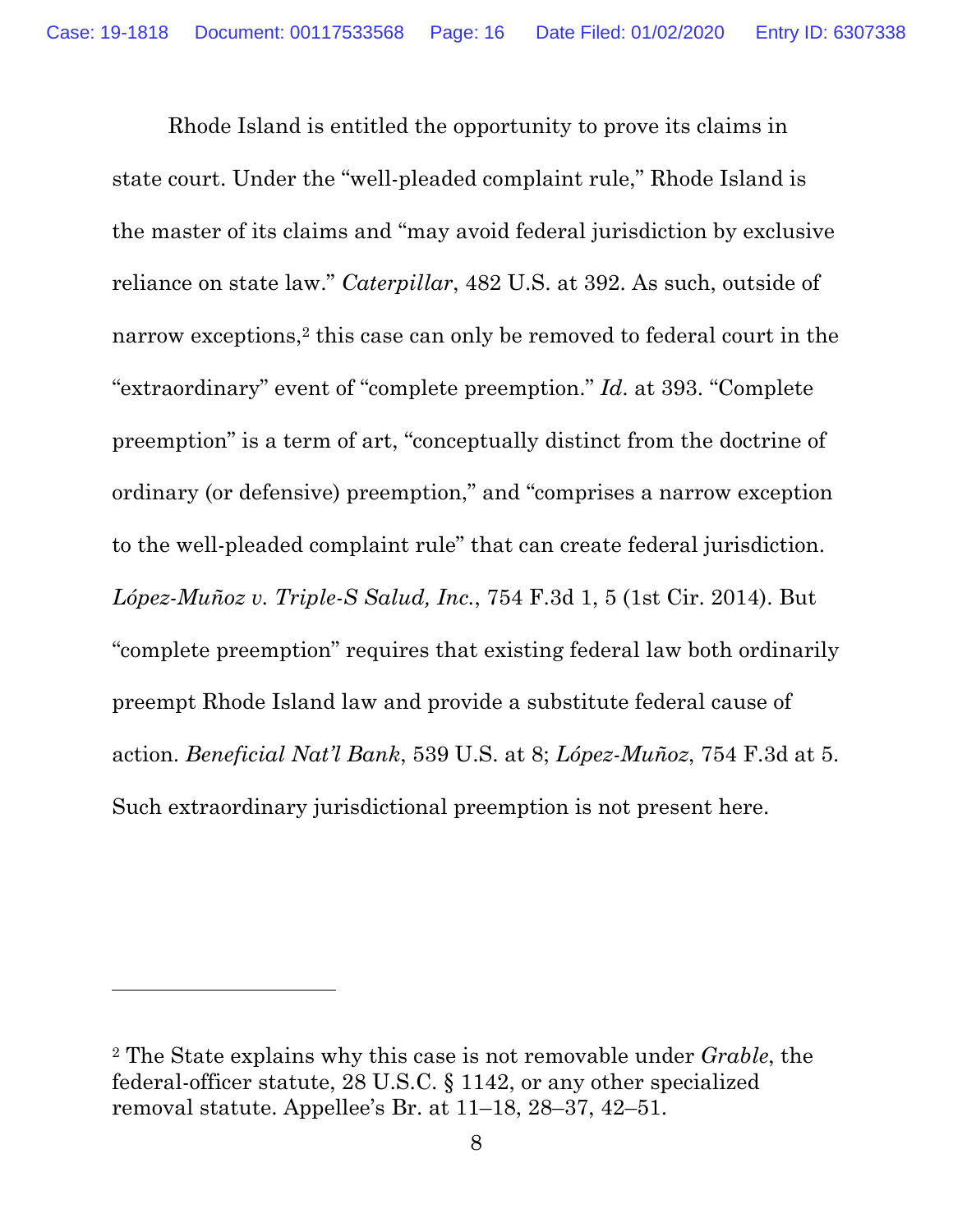As explained below, Rhode Island law causes of action are not completely preempted by federal law simply because the claims are brought to address harms related to climate change:

*First*, federal common law does not completely preempt state law claims related to climate change. Federal common law does not address the wrongful promotion of fossil fuels, and any federal common law cause of action for harms from interstate air pollution no longer exists: Congress displaced it with the Clean Air Act, and this Act—not any extinct federal common law—determines the preemptive scope of federal law. *AEP*, 564 U.S. at 423–424, 429.

*Second*, the Clean Air Act does not completely preempt state law claims related to climate change. To the contrary, the Act, in a number of different sections, explicitly protects the authority of the states to regulate air pollution, *e.g.*, 42 U.S.C. §§ 7416, 7604(e), and the Act does not regulate the promotion of fossil fuels at all.

#### **I. Federal common law does not completely preempt Rhode Island's claims.**

Defendants invoke federal common law to remove this action under 28 U.S.C. § 1441. But under section 1441, removal would only be available if federal common law "creates the cause of action asserted" by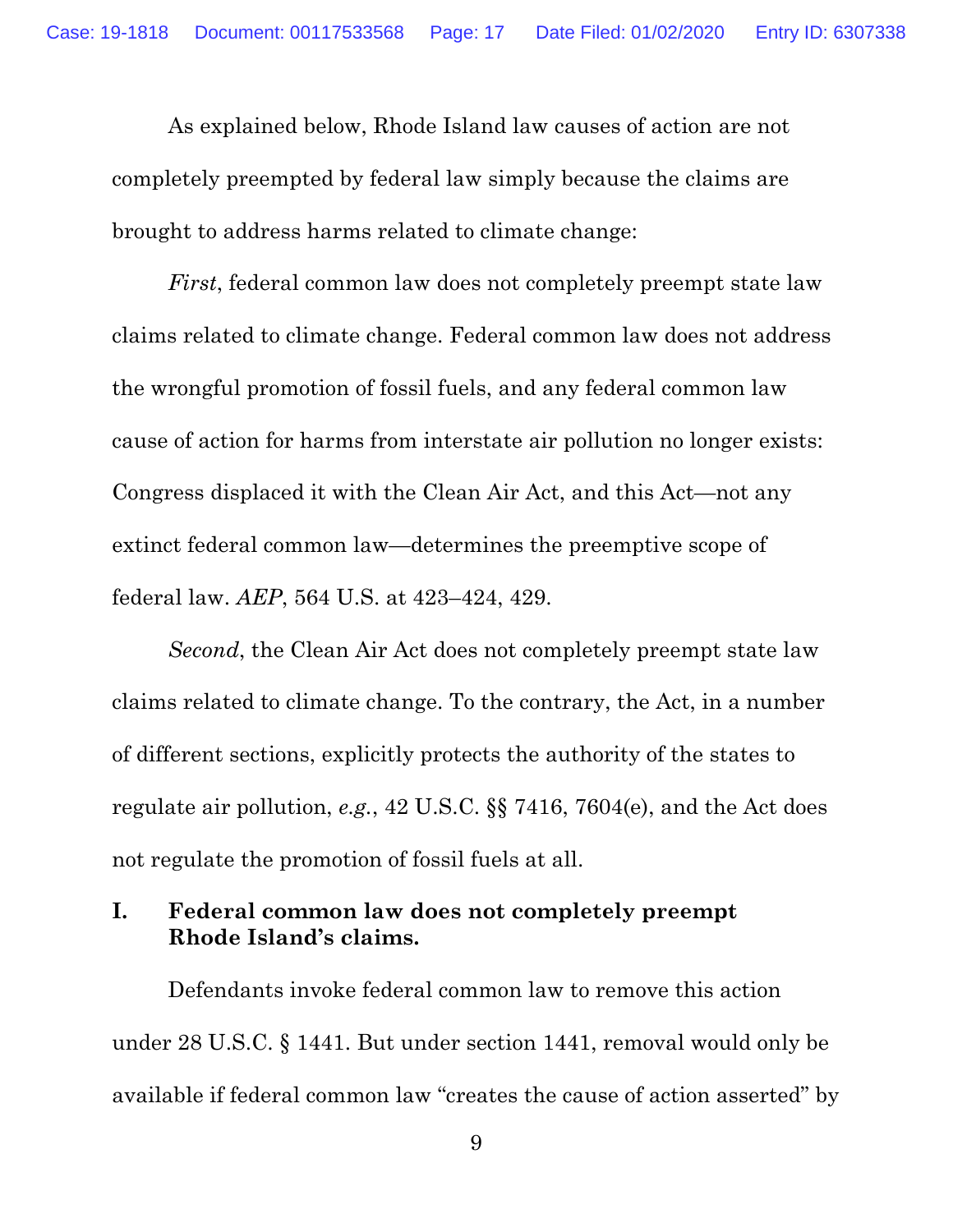Rhode Island. *See Gunn v. Minton*, 568 U.S. 251, 257 (2013).3 Because Rhode Island asserted only state-law created causes of action, the wellpleaded complaint rule bars removal unless one of those causes has been "transmogrifie[d]" into a federal cause via "complete preemption." *See Lawless v. Steward Health Care Sys., LLC*, 894 F.3d 9, 17–18 (1st Cir. 2018). As explained below, Rhode Island's claims are not completely preempted by federal common law, because no relevant federal common law exists to completely preempt them.4

<sup>3</sup> A *state*-law created cause can also be removed under section 1441 if establishing an element of the state-law claim necessarily requires resolving a substantial issue of federal law—so-called "*Grable*" removal. *See Gunn*, 568 U.S. at 258–59 (discussing *Grable & Sons Metal Prod., Inc. v. Darue Eng'g & Mfg.*, 545 U.S. 308, 314 (2005)). Defendants do not attempt a *Grable* showing based on federal common law.

<sup>4</sup> Defendants avoid the term "preemption," but their argument that federal common law "governs" Rhode Island's claims *is* a preemption argument: state law can only be "governed" by federal law, under the Supremacy Clause, in cases of conflict between federal and state law *i.e.*, when federal law has preempted state law. *See Murphy*, 138 S. Ct. at 1479–80; *see also Empire Healthchoice Assur., Inc. v. McVeigh*, 547 U.S. 677, 690–91 (2006). And however styled—as "preemption," or as "governing law" or as "choice of law," or as "conflicts of law"—more than a conflict with federal law is required to create federal jurisdiction to remove state-law causes of action to federal court. *See Caterpillar*, 482 U.S. at 393. The "more" that is required is "complete preemption," *id.*, which is the only theoretical way that Defendants could overcome the well-pleaded complaint rule here. *See, e.g.*, Appellee's Br. 20–22.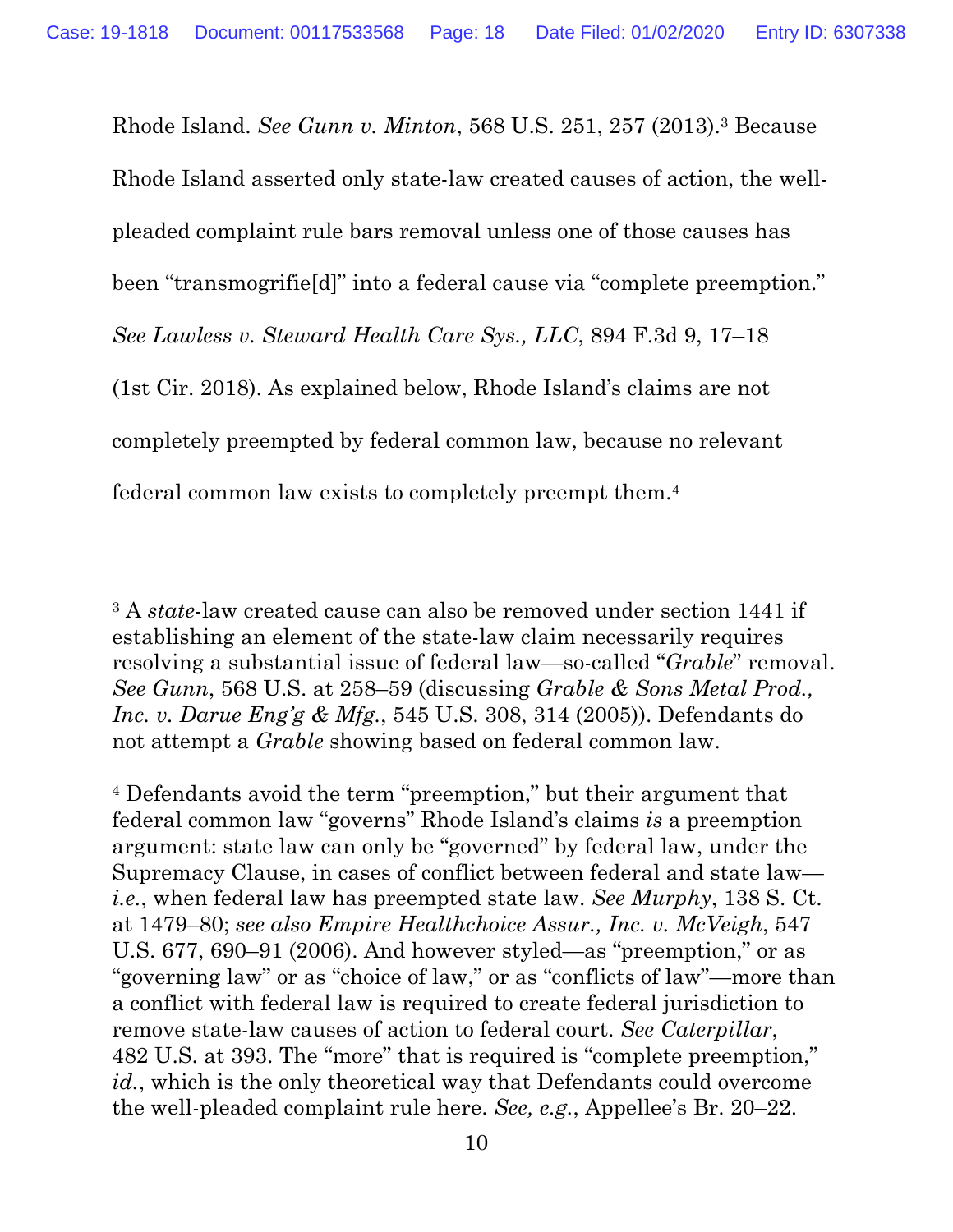Although there is no general federal common law, it exists in certain narrow areas. *See Texas Indus., Inc. v. Radcliff Materials, Inc.*, 451 U.S. 630, 641 (1981). Historically, the federal courts fashioned a federal common law of interstate air pollution. *See, e.g.*, *Georgia v. Tennessee Copper Co.*, 206 U.S. 230, 237–39 (1907). However, the Supreme Court has since held that this federal common law has been displaced by Congress via the federal Clean Air Act. *See AEP*, 564 U.S. at 424. Congress, not the federal courts, has primary responsibility for setting federal policy and once Congress legislates in an area, any preexisting federal common law "disappears." *Id*. at 423 (quotation omitted). The preemptive—or "governing"—scope of federal law thus turns on the displacing federal statute, not the displaced federal common law. *See id.* at 429.

#### **a. Congressional legislation defines the substance of federal law to the exclusion of federal common law.**

Before enactment of the major federal environmental statutes, federal courts adjudicated some environmental nuisance cases by resort to a federal common law. *See, e.g.*, *Missouri v. Illinois*, 180 U.S. 208, 241 (1901); *Tennessee Copper Co.*, 206 U.S. at 237; *Illinois v. City of Milwaukee, Wis.*, 406 U.S. 91, 103 (1972) ("*Milwaukee I*"). The courts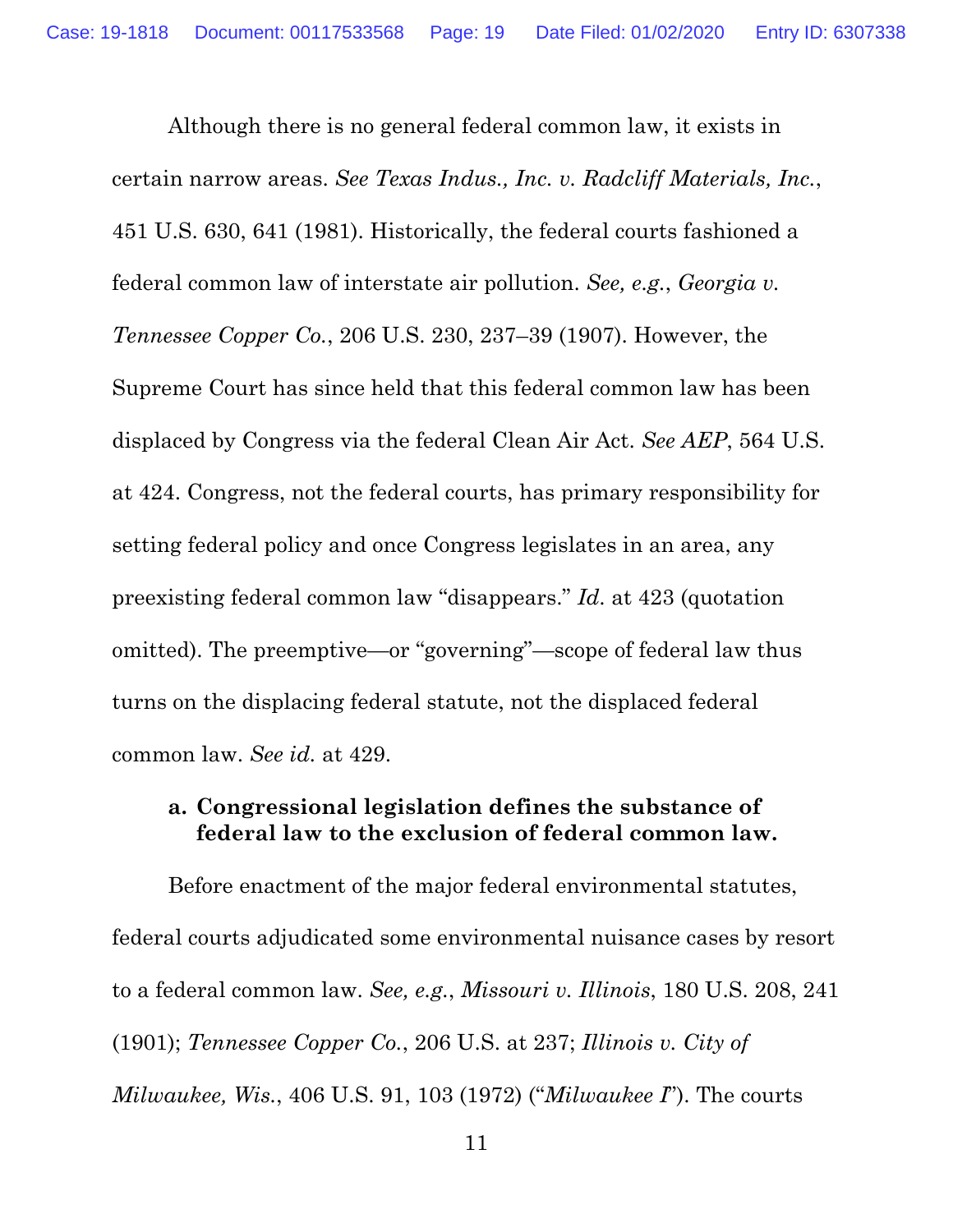foresaw, however, that this federal common law would be replaced by federal statutes. As the Supreme Court observed: "[i]t may happen that new federal laws and new federal regulations may in time preempt the field of federal common law of nuisance." *Milwaukee I*, 406 U.S. at 107.

Those new federal laws arrived in the 1970s in the form of major updates to the Clean Water Act<sup>5</sup> and the Clean Air Act.<sup>6</sup> The Supreme Court subsequently revisited the availability of federal common law nuisance claims for water pollution in light of the Clean Water Act. In *City of Milwaukee v. Illinois* ("*Milwaukee II*"), the Court explained that federal common law is only "a necessary expedient," "subject to the paramount authority of Congress," "and when Congress addresses a question previously governed by a decision rested on federal common law the need for such an unusual exercise of lawmaking by federal courts disappears." 451 U.S. 304, 313–14 (1981) (quotations omitted). In updating the Act, Congress "ha[d] not left the formulation of

<sup>5</sup> Pub. L. 92-500 (Oct. 18, 1972), 86 Stat. 816, *codified as amended at*  33 U.S.C. §§ 1251 *et seq*.

<sup>6</sup> Pub. L. 91-604 (Dec. 31, 1970), 84 Stat. 1676, *codified as amended at*  42 U.S.C. §§ 7401 *et seq*.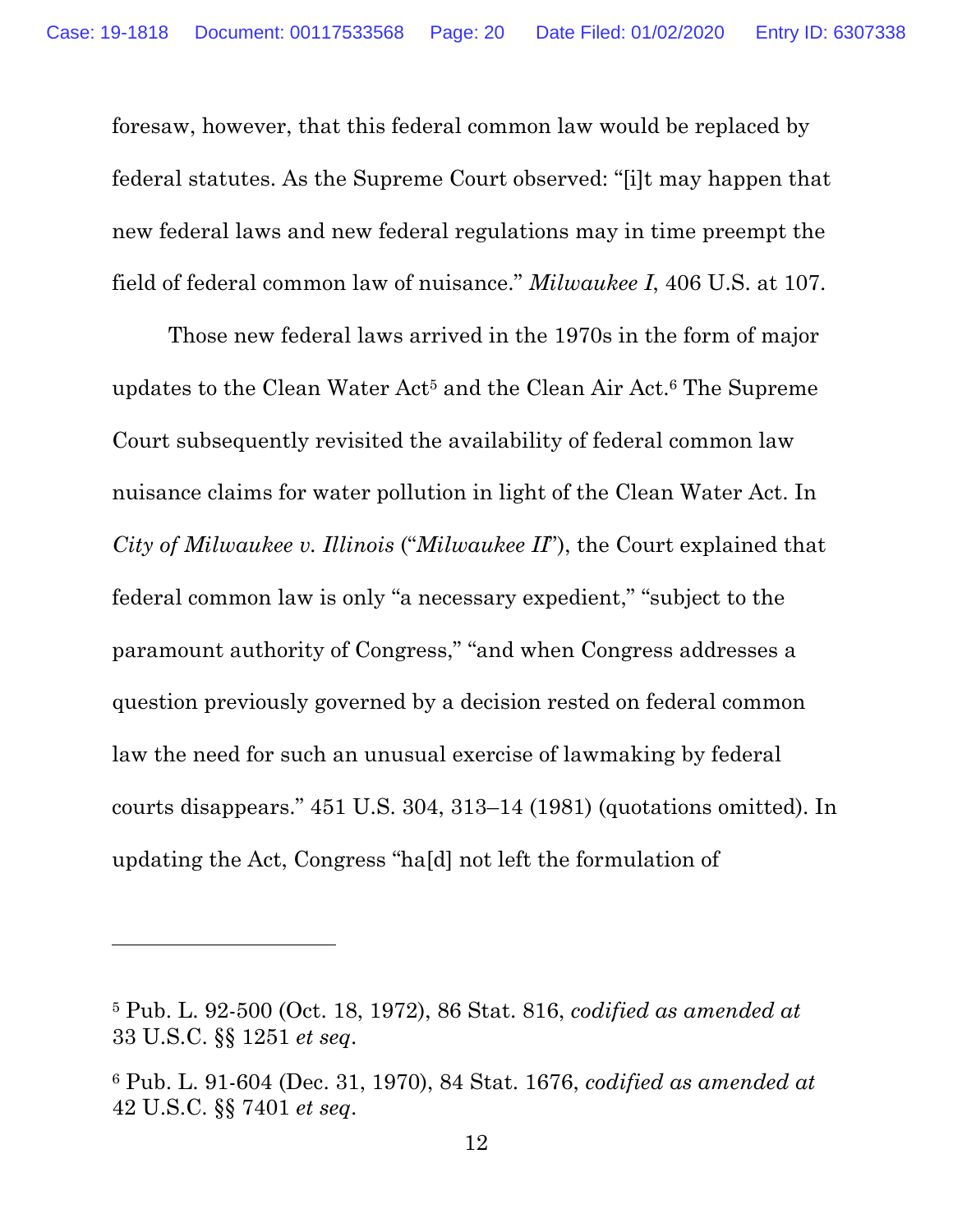appropriate federal standards to the courts," but rather had adequately "occupied the field" so as to "supplant federal common law." *Id.* at 317. Under *Milwaukee II*, then, new legislation does not add a layer of federal statutory law on top of existing federal common law. Instead, the new statute defines the substance of federal law and the federal common law on that subject ceases to exist.

*Milwaukee II* presaged the extinction of most federal common law regarding interstate pollution. New statutes would replace judiciallycreated federal standards with congressionally-enacted federal standards. Importantly, however, federal statutes' displacement of federal common law does not simultaneously extinguish all *state* common law. To the contrary, in *International Paper Co. v. Ouellette*, the Court explained that although federal common law was displaced by the Clean Water Act, state common law nuisance claims for interstate water pollution could still be available. 479 U.S. 481, 489 (1987). With federal common law no longer at issue, the only question was whether Congress intended the *statute* to preempt state claims. *See id.* at 491.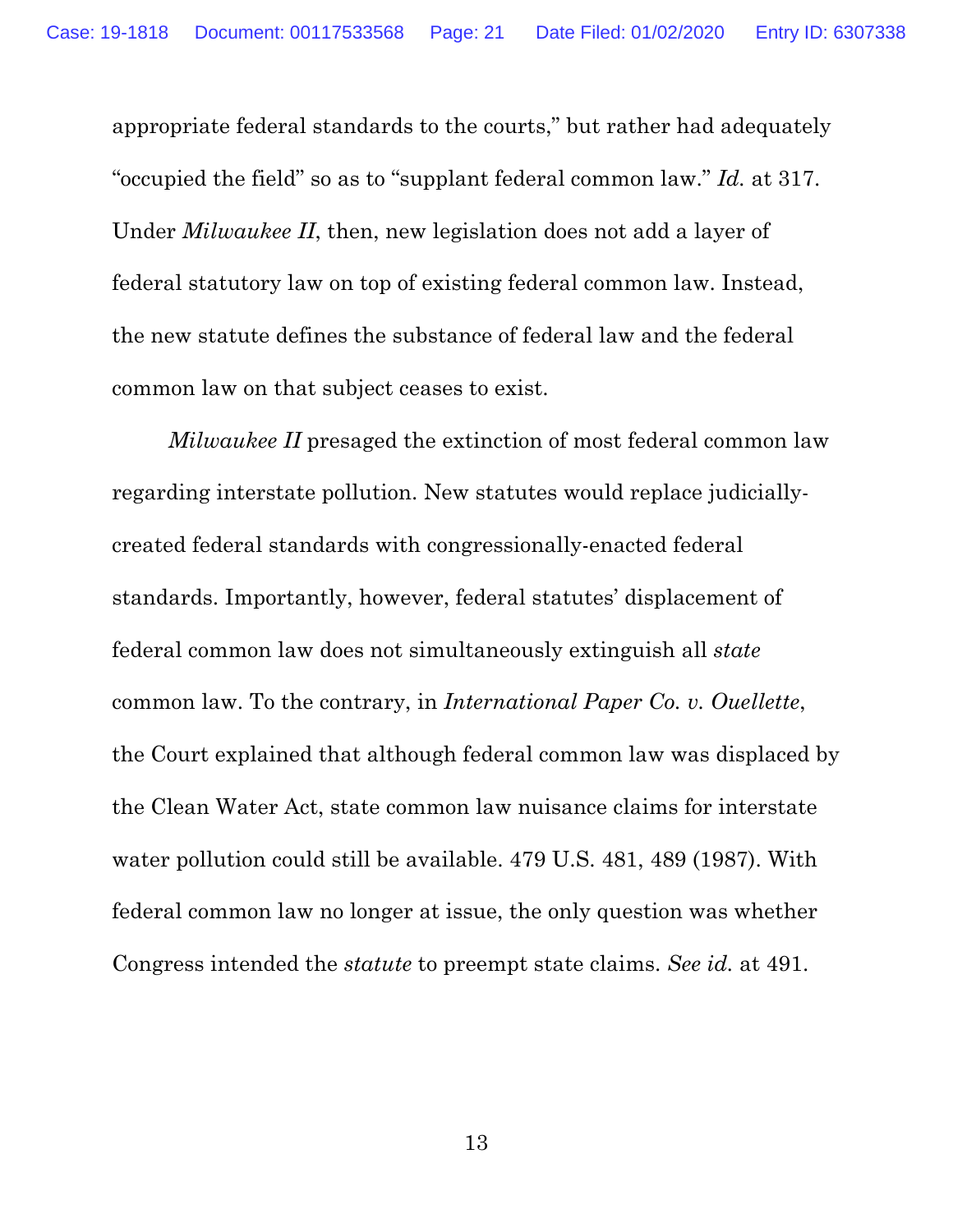# **b. The Clean Air Act defines the substance of federal law concerning air pollution.**

Just as the Clean Water Act supplanted the federal common law of nuisance for water pollution, so too did the Clean Air Act supplant the federal common law of nuisance for air pollution. Thus, as further explained below, the existence of any pre-Clean Air Act federal cause of action for interstate air pollution does not create removal jurisdiction.

In *AEP*, eight States sued major power companies in federal court, alleging that defendants' emissions contributed to global warming and thereby unreasonably interfered with public rights. *See* 564 U.S. at 418. Plaintiffs sought an injunction setting emission caps for each defendant under the federal common law of nuisance and, in the alternative, state tort law. *See id*. at 418–19.

The case eventually reached the Supreme Court. The Second Circuit had ruled that federal common law "governed" these claims, *id.* at 419, 429, and the Supreme Court granted certiorari to address whether plaintiffs "can maintain federal common law public nuisance claims against carbon-dioxide emitters," *id.* at 415.

The parties disputed the historic availability of federal common law rights, but the Supreme Court found that passage of the Clean Air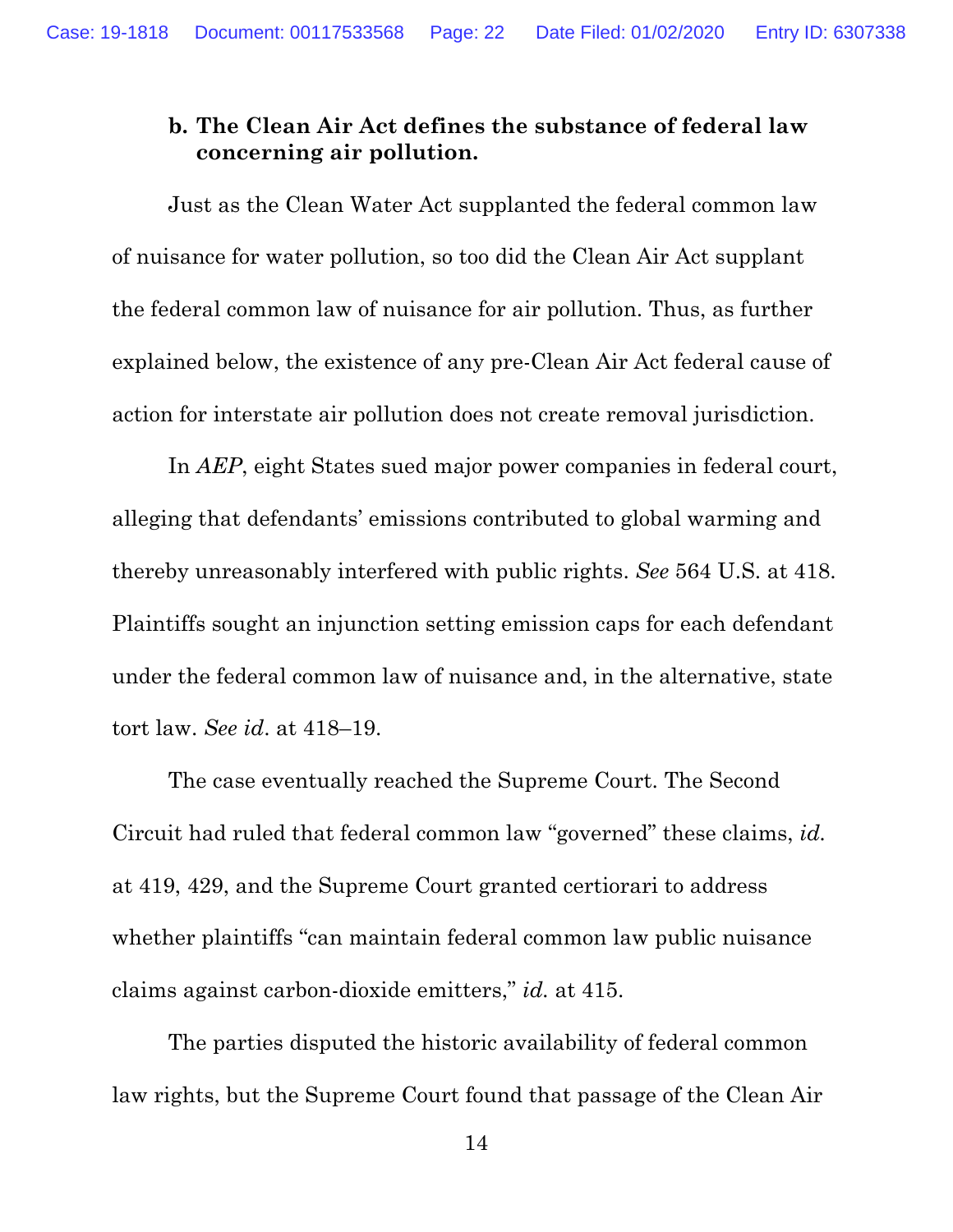Act had rendered that dispute "academic." *Id.* at 423. Relying heavily on *Milwaukee II*, the Court held that "the Clean Air Act and the EPA actions it authorizes displace any federal common law right to seek abatement of carbon-dioxide emissions from fossil-fuel fired power plants." *Id*. at 424.

Importantly, the Court held that displacement turned on the congressional decision to legislate in this area, and not on the content of federal rights that Congress provided. *Id*. at 426. Congress had not directly established a federal right to seek abatement—it had delegated authority to EPA to set a standard that would trigger federal rights. *Id*. But, the Court concluded, even if EPA declined to set a standard, "courts would have no warrant to employ the federal common law." *Id*.

In other words, even if federal common law historically recognized a right to seek abatement, Congress is not bound to preserve it. The Supreme Court has "always recognized that federal common law is subject to the paramount authority of Congress." *Milwaukee II*, 451 U.S. at 313 (quotations omitted). That paramount authority would be hollow unless Congress could reject prior judicially-created federal common law. Congress instead has the power to "strike a different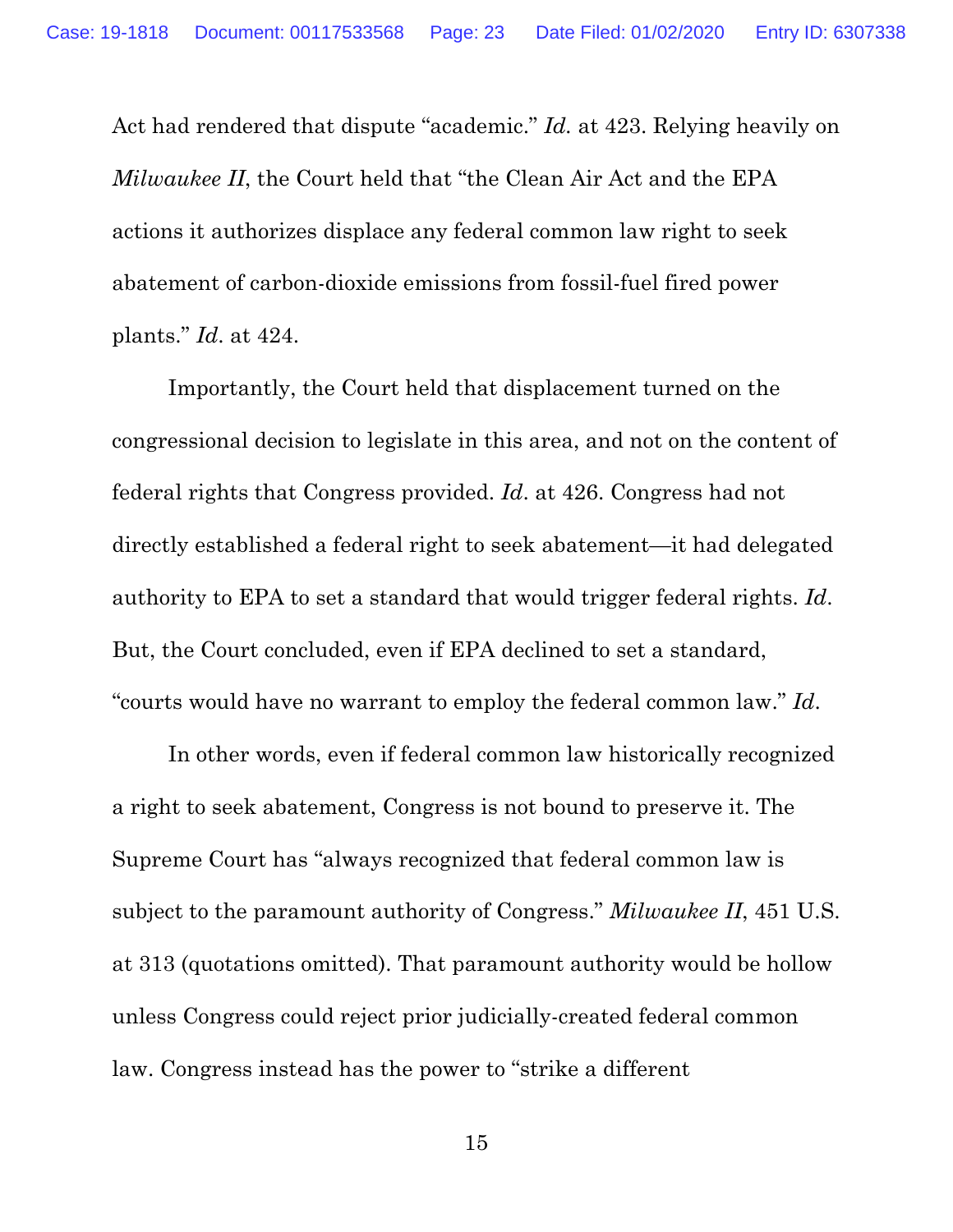accommodation" than that recognized under federal common law, *AEP*, 564 U.S. at 422, including *contracting* the scope of federal law. Under *AEP*, as under *Milwaukee II*, new legislation does not coexist with prior federal common law—the statute displaces any federal common law and that common law disappears. Thereafter the Clean Air Act defines the substance of federal law to the exclusion of federal common law.7

The Ninth Circuit applied *AEP* in *Native Village of Kivalina v. ExxonMobil Corp.*, 696 F.3d 849 (2012). There an Alaskan village, Kivalina, sued energy companies in federal court for their contribution to climate change. Like the *AEP* plaintiffs, Kivalina sued under both federal and state common law. Unlike the *AEP* plaintiffs, Kivalina did not seek an injunction limiting emissions, but rather sought compensatory damages. *Kivalina*, 696 F.3d at 853–55.

The Ninth Circuit applied *AEP* to dispose of Kivalina's federal common law claim. Under *AEP*, the "federal common law addressing domestic greenhouse gas emissions has been displaced by Congressional

<sup>7</sup> Federal common law may occasionally fill in "statutory interstices." *AEP*, 564 U.S. at 421. But *AEP* makes clear that the Clean Air Act does not leave a nuisance-sized interstice in federal law for federal common law to fill. *Id*. at 423.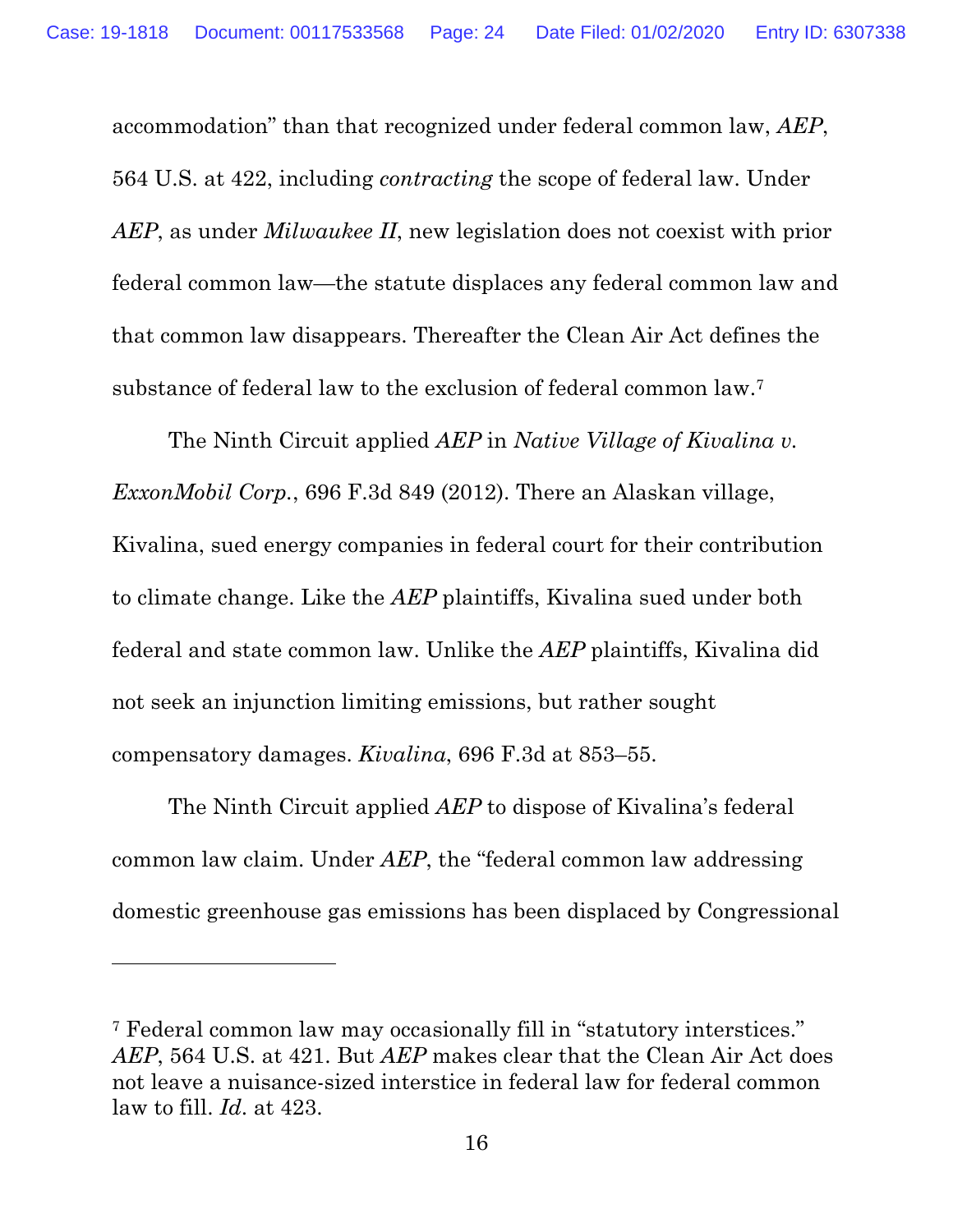action." *Kivalina*, 696 F.3d at 858. Displacement, the Court held, means that any "federal common law *cause of action* has been extinguished," and, once the "cause of action is displaced, displacement is extended to all remedies." *See id*. at 857 (emphasis added). In short, congressional action had extinguished the substance of federal common law, and displacement of the federal cause of action, as well as all federal common law remedies, necessarily followed. *Id*. at 857–58.

Defendants' reliance on *Milwaukee I*, *AEP*, and *Kivalina*, *e.g.* Appellants' Br. 19–22, is thus misplaced. None of those cases supports removal. All three were filed in federal court by plaintiffs asserting a federal cause of action. *Milwaukee I*, 406 U.S. at 93; *AEP*, 564 U.S. at 418; *Kivalina*, 696 F.3d at 853. Neither *AEP* or *Kivalina* held that climate tort claims *must* be governed by federal common law, and neither case ruled on whether such claims *may* be authorized by state law. Both Courts held only that the Clean Air Act had extinguished preexisting *federal* common law. *AEP*, 564 U.S. at 415; *Kivalina*, 696 F.3d at 853; *cf. Milwaukee II*, 451 U.S. at 317 (holding Clean Water Act displaced federal common law recognized in *Milwaukee I*).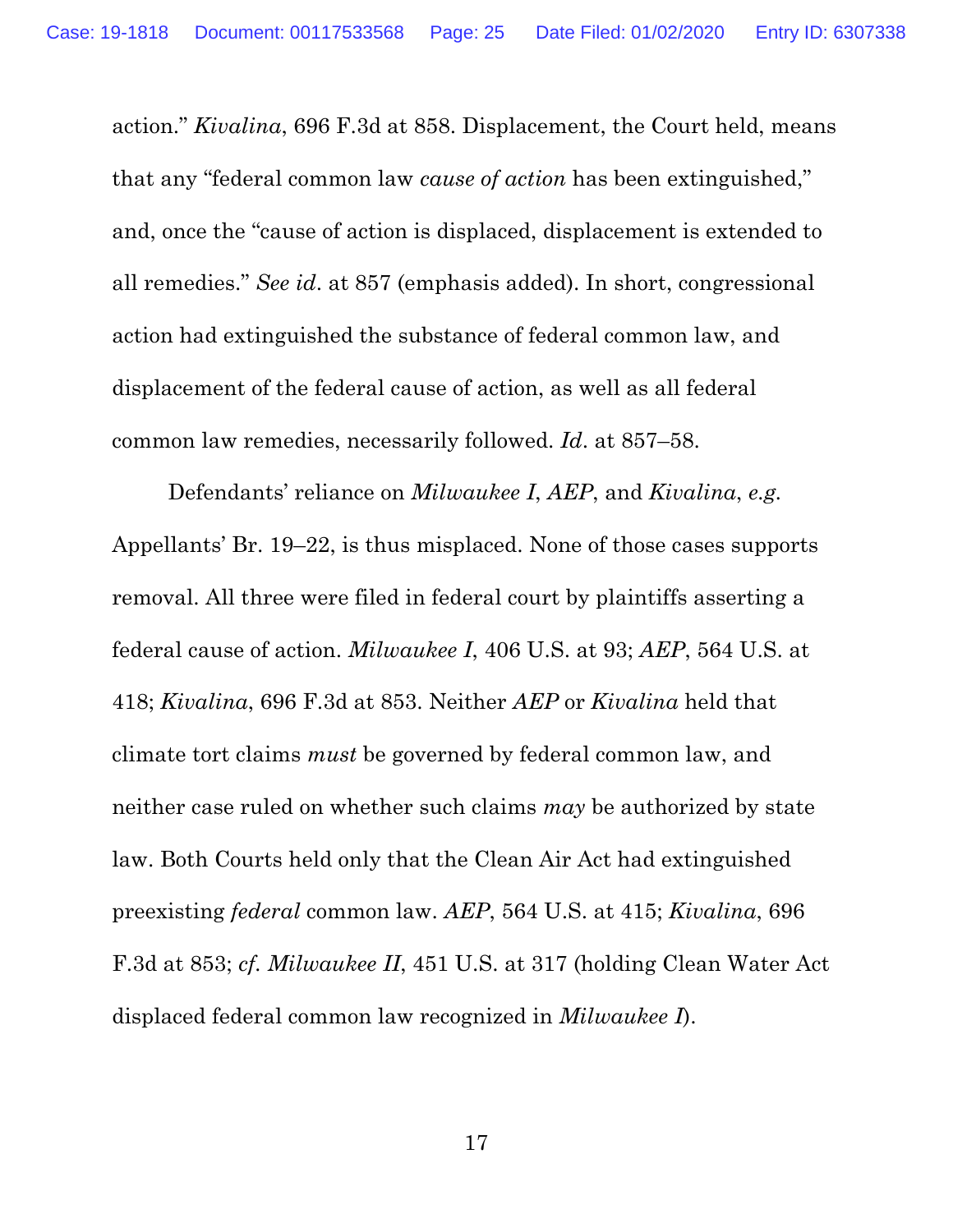Importantly, *AEP* did not address whether the Clean Air Act preempts state law claims related to climate change. Plaintiffs asserted state common law claims in the alternative, 564 U.S. at 418, but the Court did not reach those claims at all, *id*. at 429. *Cf. Kivalina*, 696 F.3d at 858 (Pro, J., concurring) (same). In short, because the "Clean Air Act displaces federal common law," the "availability *vel non*" of state law claims depends on the "preemptive effect of the federal Act." *AEP*, 564 U.S. at 429.8 As explained *infra* Section II, the Clean Air Act does not preempt—much less completely preempt—all state law climate claims.

<sup>8</sup> Displacement and preemption are materially different. *AEP*, 564 U.S. at 423–24. Displacement is readily found, because "it is for Congress, not federal courts, to articulate the appropriate standards to be applied as a matter of federal law." *Milwaukee II*, 451 U.S. at 316–17. In contrast, when considering preemption, courts "start with the assumption that the historic police powers of the States were not to be superseded by the Federal Act unless that was the clear and manifest purpose of Congress." *Id.* at 316; *see AEP*, 564 U.S. at 423. The Supreme Court has sometimes used the terms "preemption" and "displacement" interchangeably, *cf. Milwaukee I*, 406 U.S. at 107; *AEP*, 564 U.S. at 423, but regardless of the terminology, the Court has always employed a more stringent standard when considering whether federal law preempts state law. *E.g.*, *Milwaukee II*, 451 U.S. at 316, 317 n.9.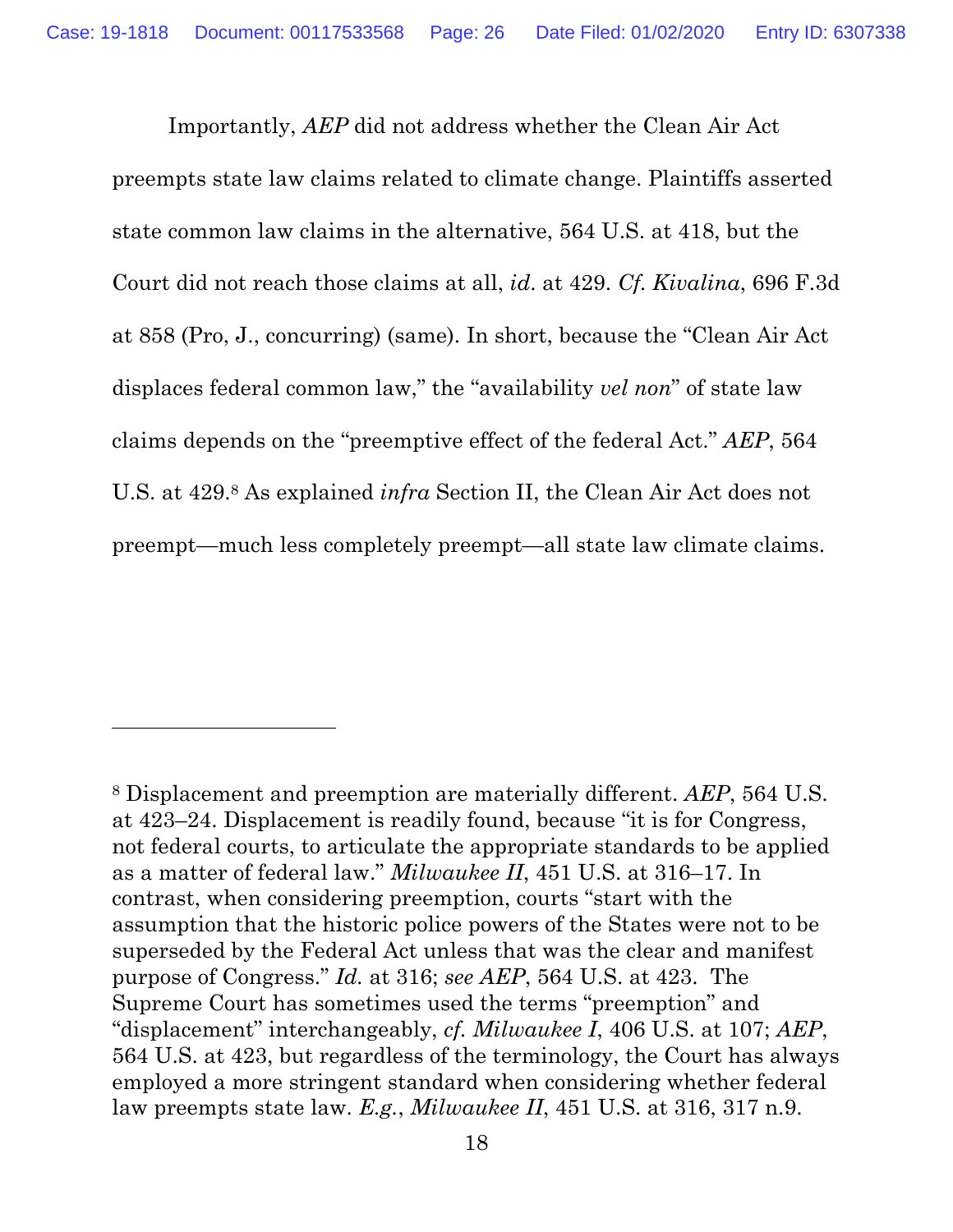## **c. There is no unique federal interest in climate change that completely preempts state law.**

To the extent Defendants contend that addressing climate change—or addressing it "uniformly"—is a uniquely federal interest, such that a federal court could fashion in the first instance new common law rights that completely preempt state law, they are mistaken.

Only a "narrow" category of transboundary disputes truly raises uniquely federal interests: those interstate or international disputes "implicating the conflicting rights of States or our relations with foreign nations." *Texas Industries*, 451 U.S. at 641. Rhode Island's claims here are brought against private parties for the tortious promotion of fossil fuels. These claims do not implicate the conflicting rights of States or relations with foreign nations.

The actual interstate or international aspects of Rhode Island's claims are mundane. Suits involving parties in different jurisdictions, or conduct that crosses national or state boundaries, or global branding or marketing, all have "interstate" or "international" characteristics, but do not implicate uniquely federal concerns. For example, a coalition of forty different state attorneys general recently reached a settlement with a Swiss bank concerning the fraudulent manipulation of LIBOR,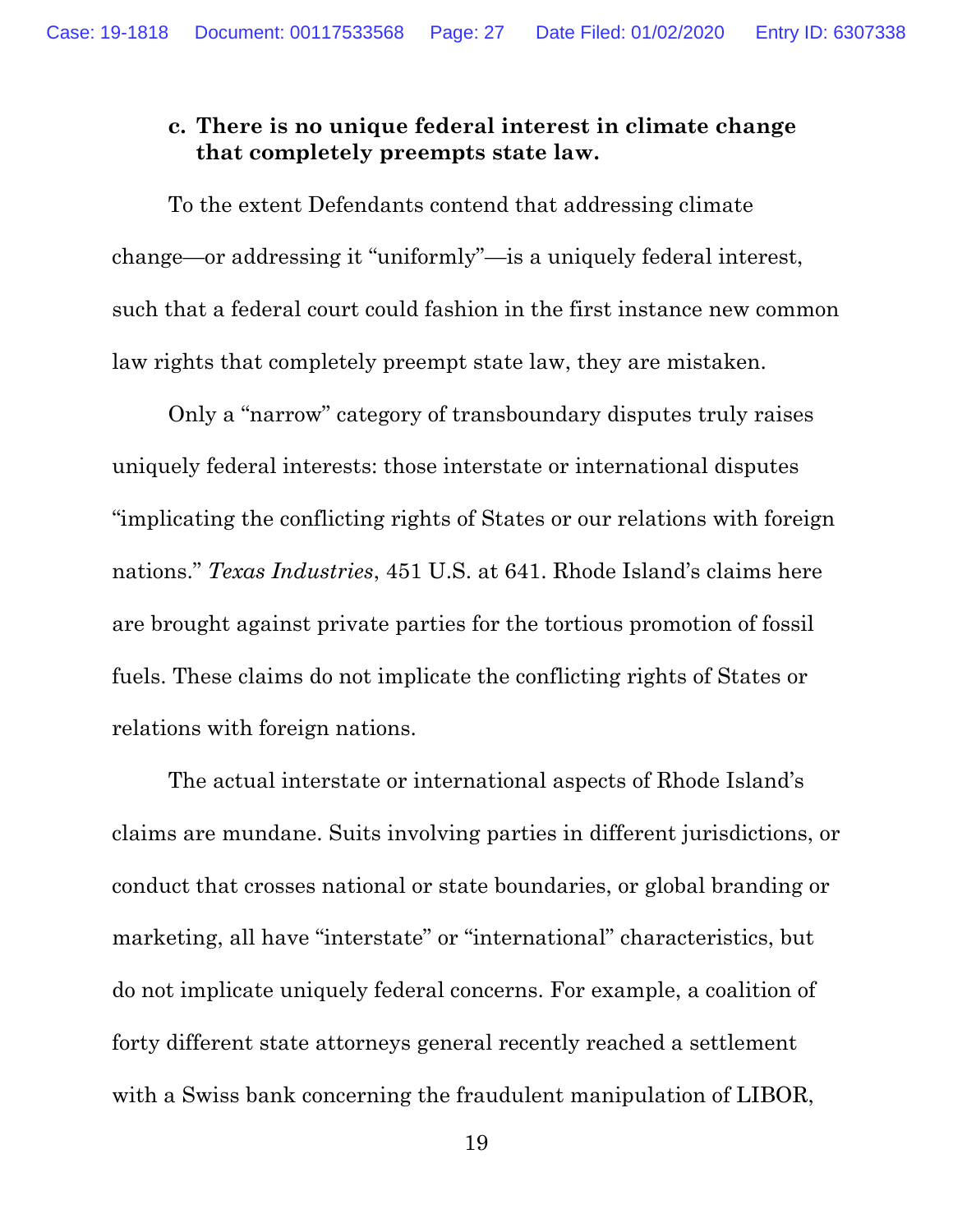"a benchmark interest rate that affects financial instruments worth trillions of dollars and has a far-reaching impact on global markets and consumers."9 *Cf. also O'Melveny & Myers v. F.D.I.C.*, 512 U.S. 79, 88 (1994) ("uniformity of law" governing "primary conduct on the part of private actors" not a significant federal interest).

To be sure, the federal government has an interest—or it should in addressing climate change. But it is not a unique interest: "It is well settled that the states have a legitimate interest in combating the adverse effects of climate change on their residents." *O'Keeffe*, 903 F.3d

<sup>9</sup> Press Release, N.Y. Att'y Gen., *A.G. Underwood Announces \$68 Million Multistate Settlement With UBS AG ("UBS") For Artificially Manipulating Interest Rates* (Dec. 21, 2018), https://ag.ny.gov/pressrelease/ag-underwood-announces-68-million-multistate-settlement-ubsag-ubs-artificially; *see also*, *e.g.*, *In re Volkswagen "Clean Diesel" Mktg., Sales Practices, & Prod. Liab. Litig.*, 895 F.3d 597, 603 (9th Cir. 2018) (affirming approval of \$10 billion settlement between consumers and German company to resolve "a bevy of claims under state and federal law"), *cert. denied*, 139 S. Ct. 2645 (2019); *Felix v. Volkswagen Grp. of Am., Inc.*, 2017 WL 3013080, at \*1, \*6–7 (N.J. Super. Ct. App. Div. July 17, 2017), *appeal denied*, 231 N.J. 525, 177 A.3d 109 (Table) (2017) (state law claims against non-resident car manufacturer for fraudulent marketing not preempted by Clean Air Act); *W. Virginia ex rel. Morrisey v. McKesson Corp*., 2017 WL 357307, at \*1, \*9 (S.D. W. Va. Jan. 24, 2017) (state tort claims against non-resident, national drug distributor, arising out of interstate shipments, remanded to state court).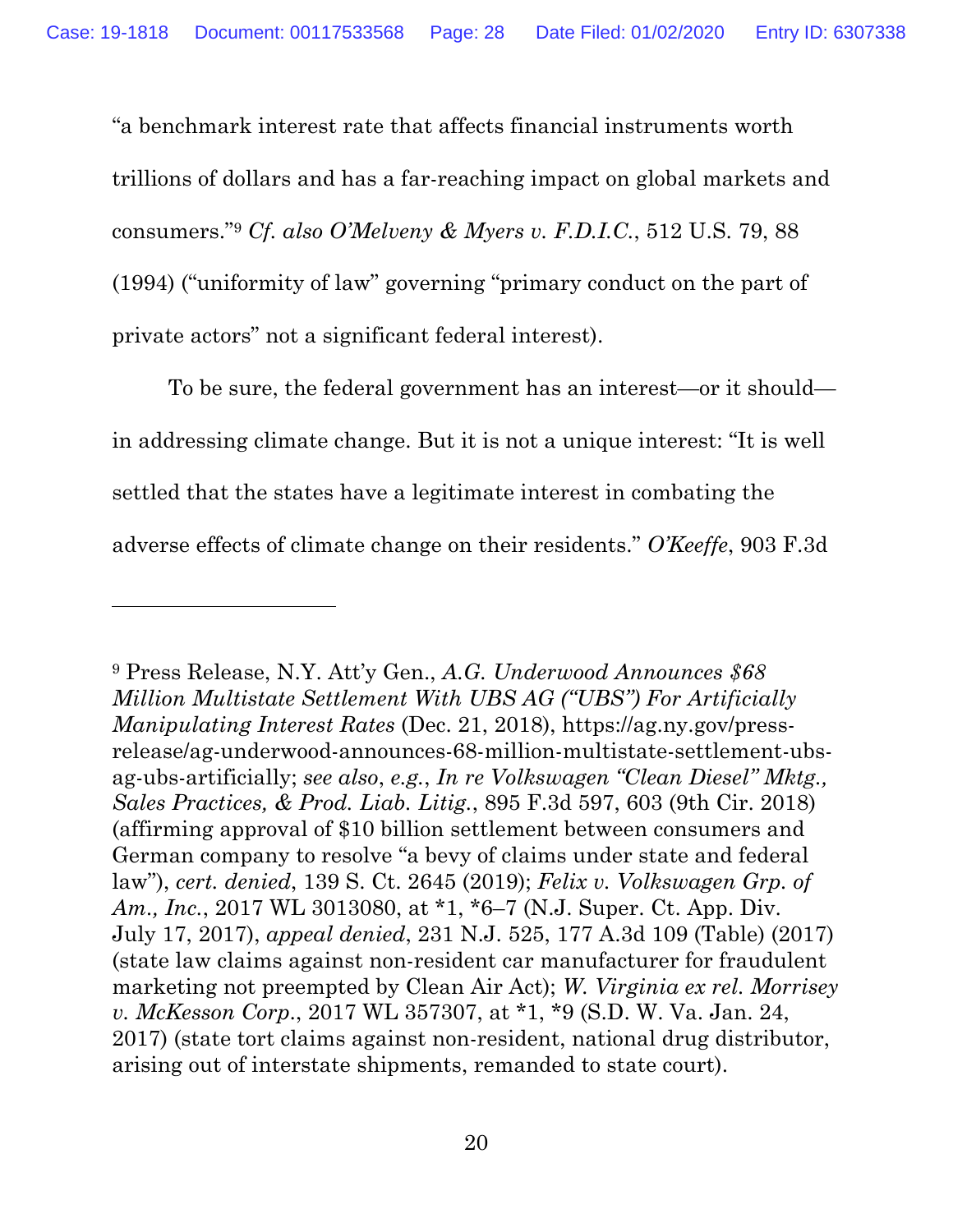at 913. And there are federal remedies that should be brought to bear. But federal remedies are not the exclusive means to address climate

change. State law remedies are an important component of mitigation.10

# **II. The Clean Air Act does not completely preempt Rhode Island's claims.**

Defendants also contend that this action is removable because Rhode Island's claims are completely preempted by the Clean Air Act. Appellants' Br. 48–52. Defendants are wrong. Complete preemption can occur only when the federal statute both preempts a state claim and provides a substitute federal cause of action. *Caterpillar*, 482 U.S. at 393. Neither condition is met here.

*First*, the Clean Air Act does not address the marketing and promotion of fossil fuels. It thus presents no conflict with Rhode Island

<sup>10</sup> *See, e.g.*, Fourth National Climate Assessment, vol. II, ch. 29, fig. 29.1 *Mitigation-Related Activities at State and Local Levels,* https://nca2018.globalchange.gov/chapter/29/. "For example, states in the Northeast take part in the Regional Greenhouse Gas Initiative, a mandatory market-based effort to reduce power sector emissions." *Id.* at *State of Emissions Mitigation Efforts*. This state law initiative has led to substantial reductions in emissions and corresponding public health benefits. *See, e.g.*, Abt Associates, *Analysis of the Public Health Impacts of the Regional Greenhouse Gas Initiative*, 2009–2014 (Jan. 2017), https://www.abtassociates.com/insights/publications/report/analysis-ofthe-public-health-impacts-of-the-regional-greenhouse-gas-0.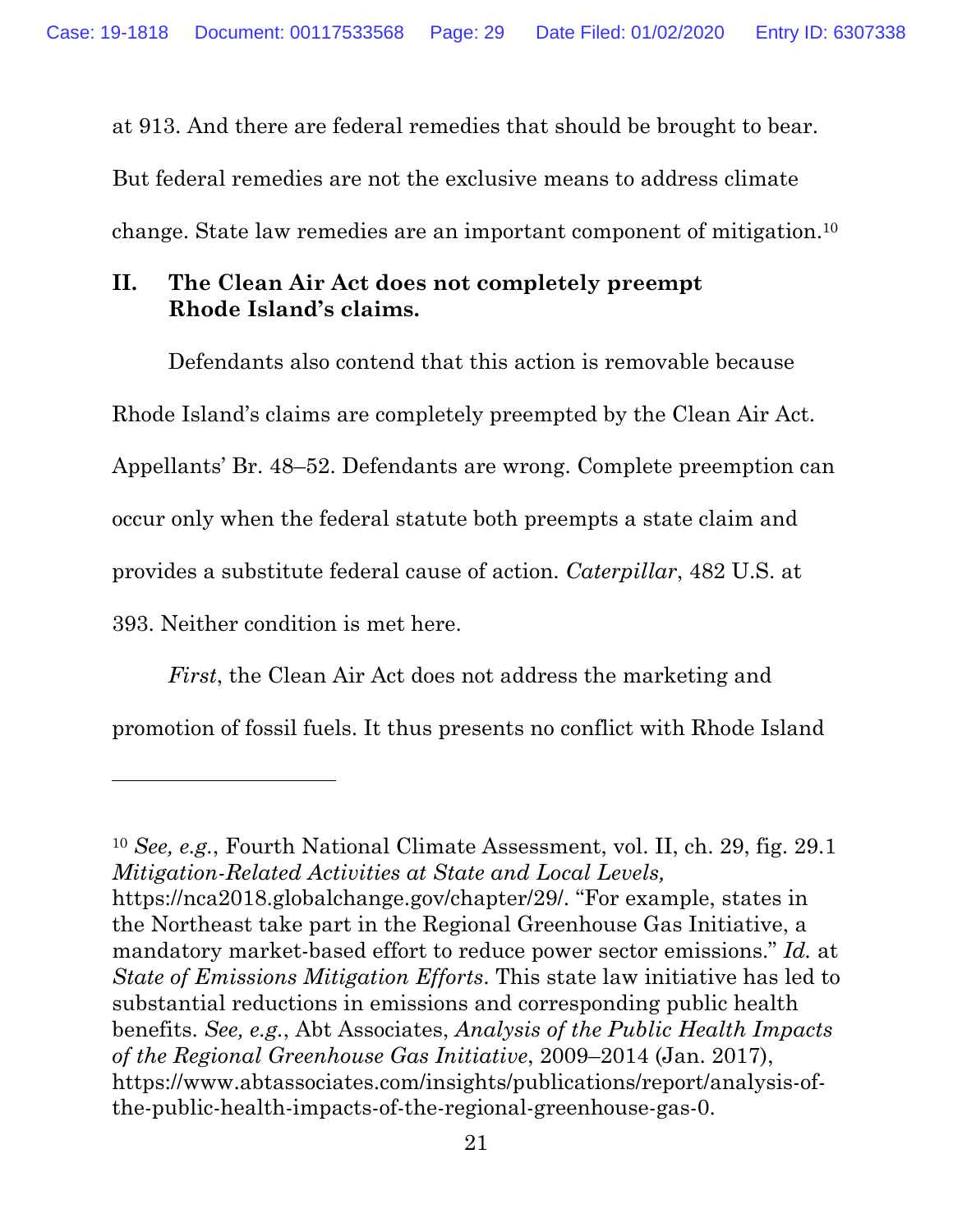law for preemption to resolve. *See Murphy*, 138 S. Ct. at 1480. Nor does recasting the State's claims here as emissions claims change the result. The Clean Air Act expressly preserves states' traditional authority to address air pollution under state law. *E.g.*, 42 U.S.C. § 7416.

*Second*, even if there were conflict between Rhode Island's claims and the Act, complete preemption requires more: an exclusive federal cause of action that substitutes for the preempted state cause of action. *López-Muñoz*, 754 F.3d at 5 ("The linchpin of the complete preemption analysis is whether Congress intended that federal law provide the exclusive cause of action for the claims asserted by the plaintiff."). The Act does not provide a federal cause of action against private parties for the tortious promotion of fossil fuels. And the Act's provision of a "citizen suit" cause of action for violations of regulations, 42 U.S.C. § 7604, cannot sustain complete preemption, because the Act expressly provides that this cause of action is not exclusive. *Id*. § 7604(e).

### **a. The Clean Air Act does not preempt all state law claims relating to climate harms.**

The Act does not meet the first condition to completely preempt state claims relating to climate change: it does not preempt them at all. All preemption requires conflict between federal and state law. *Murphy*,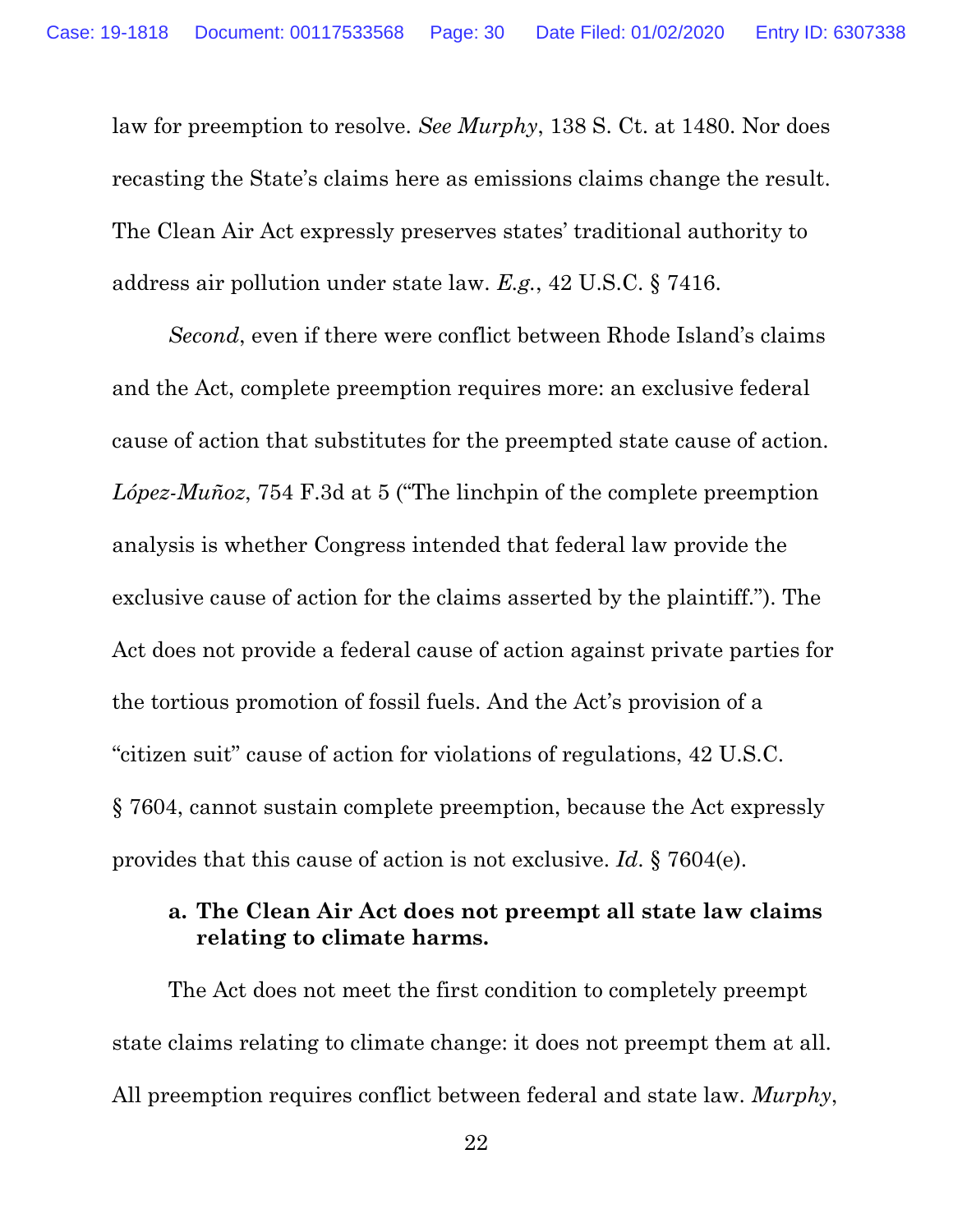138 S. Ct. at 1480; *cf. Va. Uranium, Inc. v. Warren*, 139 S. Ct. 1894, 1901 (2019) (Gorsuch, J.) (plurality opinion) ("Invoking some brooding federal interest . . . should never be enough to win preemption of a state law . . . ."). No such conflict exists.

Preemption is analyzed through various lenses: "express," "field," and "conflict." *Murphy*, 138 S. Ct. at 1480. But under any test, the Act does not preempt the claims here. The Act does not address the promotion of fossil fuels—*i.e.*, it does not regulate the conduct of which Rhode Island complains. But even recharacterizing the State's claims as "emissions" or "climate" claims does not create a conflict.

#### **i. The Act does not expressly preempt such claims.**

*First*, the Clean Air Act does not expressly preempt state law that relates to air pollution or the climate. Rather, the Act expressly preserves broad state authority in this area. 42 U.S.C. § 7416; *see Exxon Mobil Corp. v. EPA*, 217 F.3d 1246, 1254 (9th Cir. 2000). The Act also contemplates the existence of both statutory and common law rights to seek relief from harmful emissions *outside* the Act's framework, and explicitly preserves them. *See, e.g.*, 42 U.S.C. § 7604(e). These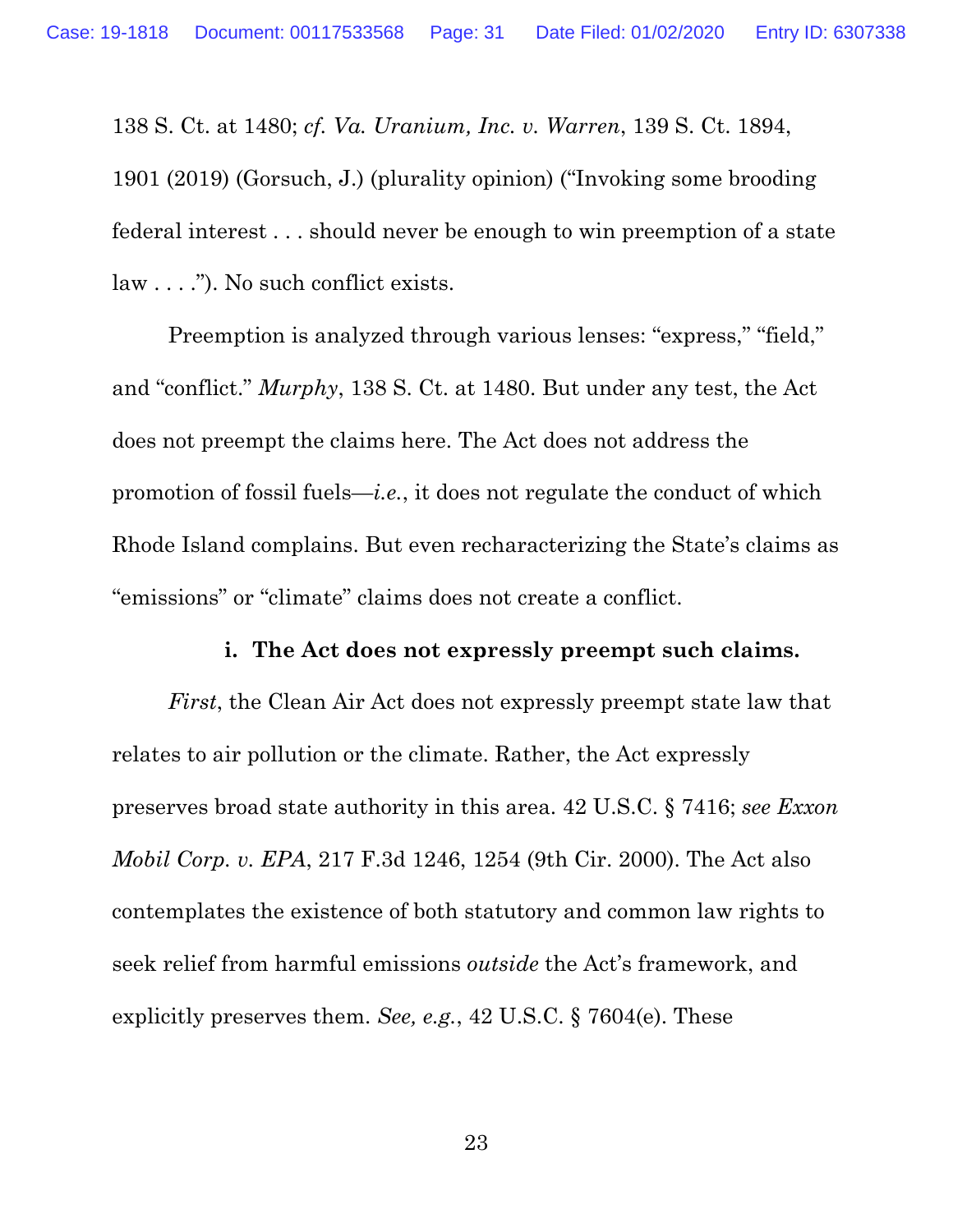provisions do not demonstrate congressional intent to preempt all state law that relates to air pollution.<sup>11</sup>

The Act does contain express preemption provisions. For example, Section 209(a) provides that states may not prescribe "any standard relating to the control of emissions from new motor vehicles." 42 U.S.C. § 7543(a).12 Section 211(c) likewise provides that states may not impose controls on any "fuel or fuel additive" "for purposes of motor vehicle emission control." Id. § 7545(c)(4)(A); *see also id.* § 7573 (preempting direct state regulation of aircraft emissions).

But these express provisions are limited to their terms and do not preempt even all state law actions relating to fuels or to new motor vehicle emissions. *See, e.g.*, *Oxygenated Fuels Ass'n v. Davis*, 331 F.3d 665, 670 (9th Cir. 2003) ("OFA") (California ban on fuel additive not

<sup>11</sup> In contrast, the Employee Retirement Income Security Act, for example, preempts "any and all State laws insofar as they may now or hereafter relate to any employee benefit plan," 29 U.S.C. § 1144(a). The Clean Air Act contains no comparable provision.

<sup>12</sup> California is expressly exempted and allowed to set higher standards in most instances.  $42 \text{ U.S.C.}$  §§  $7543(b)(1)$ , (e)(2)(A). And, in general, other states may choose to adopt California's standards. *Id.* §§ 7507, 7543(e)(2)(B); *see also id.* § 7545(c)(4)(B).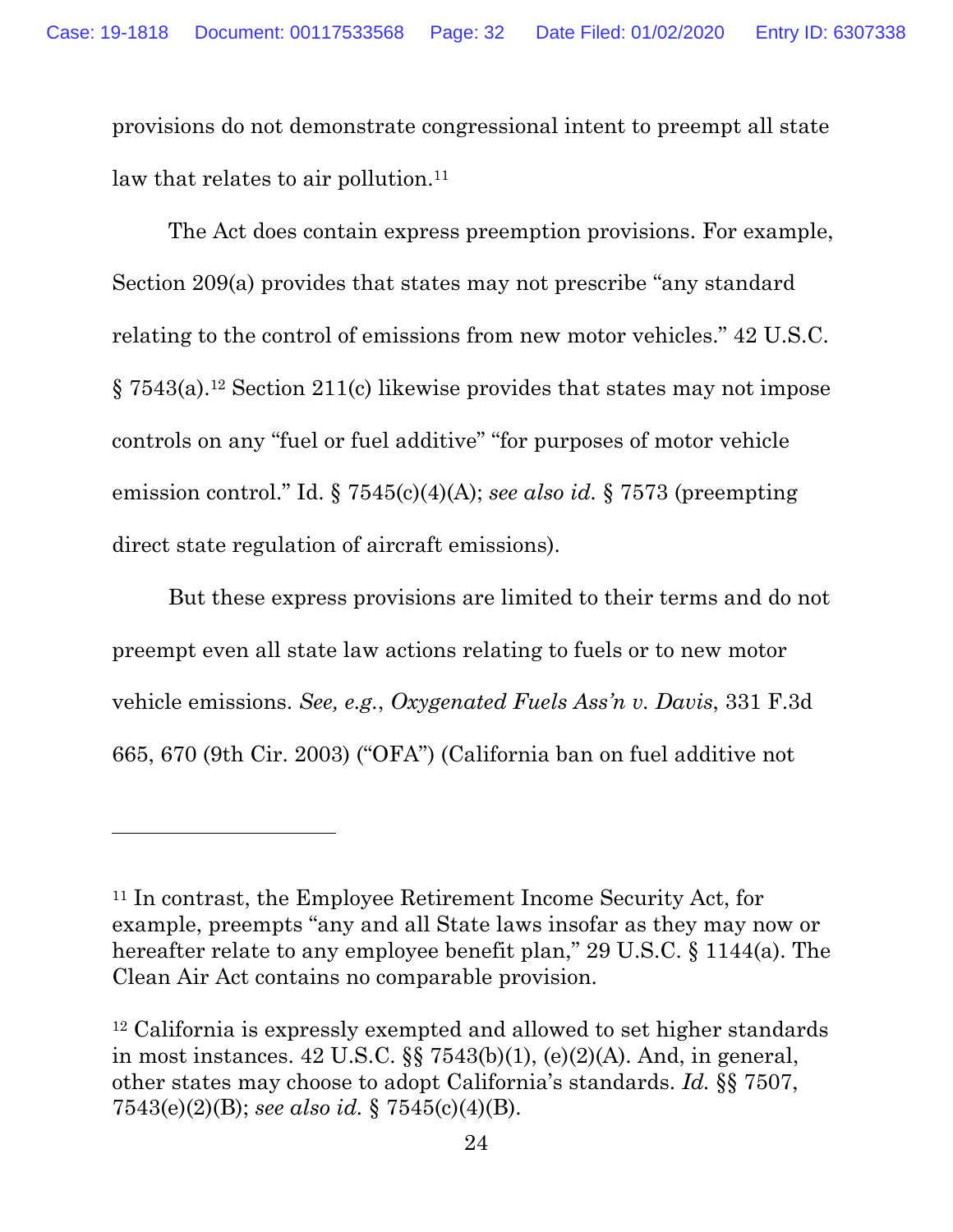preempted under Section 211(c) because ban was enacted to protect state waters and not to regulate emissions); *O'Keeffe*, 903 F.3d at 917 (Oregon program regulating production and sale of fuels based on greenhouse gas emissions not preempted under Section 211(c)); *In re Volkswagen "Clean Diesel" Mktg., Sales Practices, & Prods. Liab. Litig.*, 349 F. Supp. 3d 881, 911 (N.D. Cal. 2018) (state law claims for deceptive marketing of "clean" emission vehicles not preempted by Section 209(a)). The presence of these targeted provisions simply highlights that the Act does not contain any provision that broadly preempts state law claims that relate to climate change.

#### **ii. The Act does not preempt the field.**

State law can be preempted where it regulates "conduct in a field that Congress . . . has determined must be regulated by its exclusive governance." *Capron v. Office of Att'y Gen. of Massachusetts*, 944 F.3d 9, 21 (1st Cir. 2019) (citation omitted). But no court has ever held that the Clean Air Act exclusively occupies the entire regulatory field relating to air pollution or climate change. With good reason. Air pollution control is part of traditional state authority to protect the public health, *e.g.*, *O'Keeffe*, 903 F.3d at 913, and federal preemption will be found in such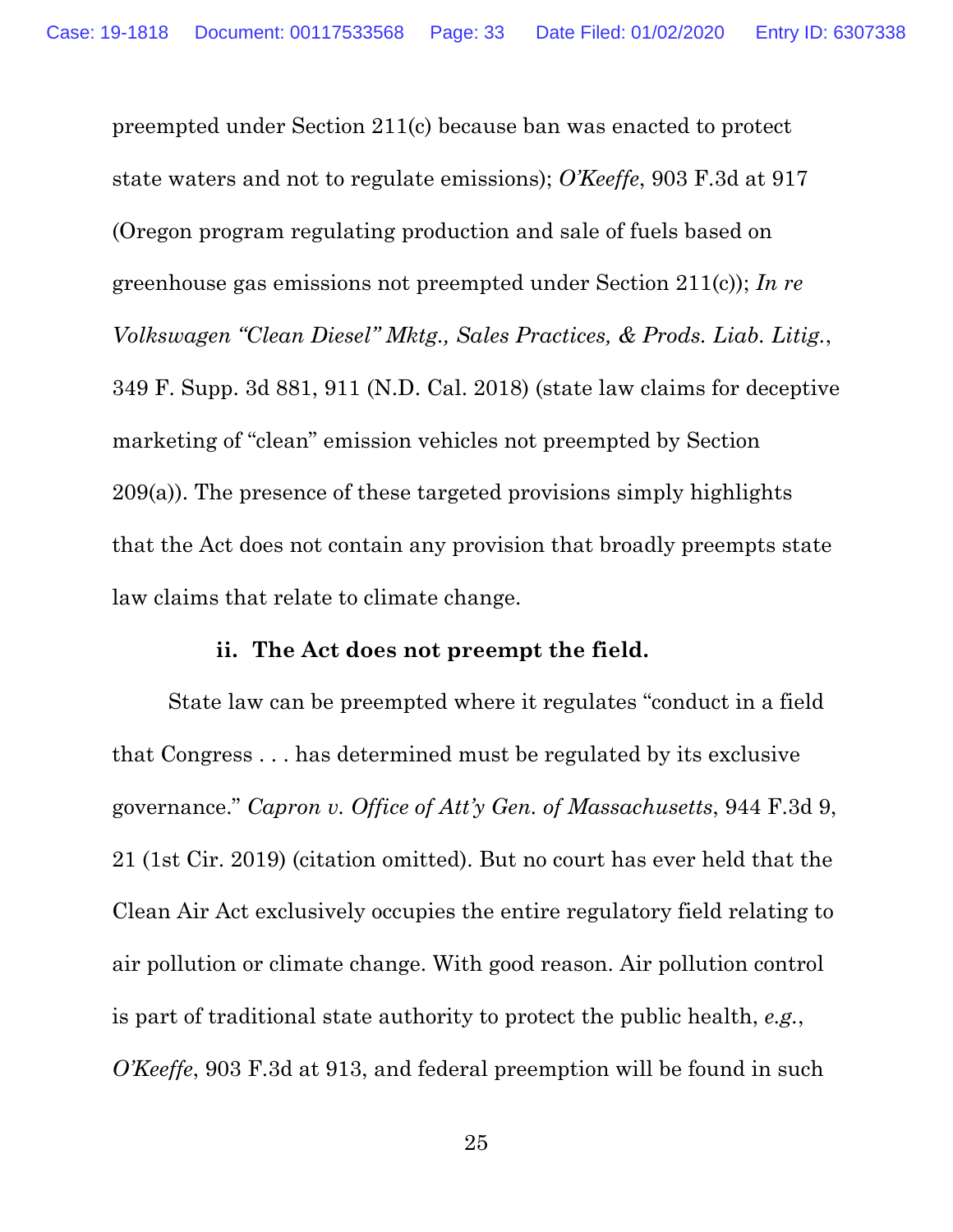areas only if it was the "clear and manifest intent" of Congress to do so, *In re Pharm. Indus. Average Wholesale Price Litig.*, 582 F.3d 156, 174 (1st Cir. 2009) (citing *Wyeth v. Levine*, 555 U.S. 555, 565 (2009)). *Cf. Silkwood*, 464 U.S. at 248 (states possess "traditional authority to provide tort remedies"); *accord In re Methyl Tertiary Butyl Ether Prods. Liab. Litig.*, 725 F.3d 65, 96 (2d Cir. 2013). The Clean Air Act's express preservation of state authority, *e.g.*, 42 U.S.C. §§ 7416, 7604(e), negates any inference of congressional intent to occupy the entire field of air pollution control. *See also* 42 U.S.C. §§ 7401(a)(3), (c) (congressional findings and statement of purpose recognizing state authority);13 *Exxon Mobil Corp*., 217 F.3d at 1254–56; *cf. Wyeth*, 555 U.S. at 575 (the case for preemption is "particularly weak" where Congress indicates awareness of the operation of state law).

<sup>13</sup> Congressional intent to regulate exclusively can sometimes be inferred from the scope of a statute. *Altria Grp. v. Good*, 555 U.S. 70, 76 (2008). But simply labeling a statute's scope "comprehensive" does not suffice. *See, e.g.*, *Wis. Pub. Intervenor v. Mortier*, 501 U.S. 597, 613 (1991). The Clean Air Act is a prime example: it "establishes a comprehensive program for controlling and improving the United States' air quality," but it does so through both "state and federal regulation." *NRDC v. EPA*, 638 F.3d 1183, 1185 (9th Cir. 2011).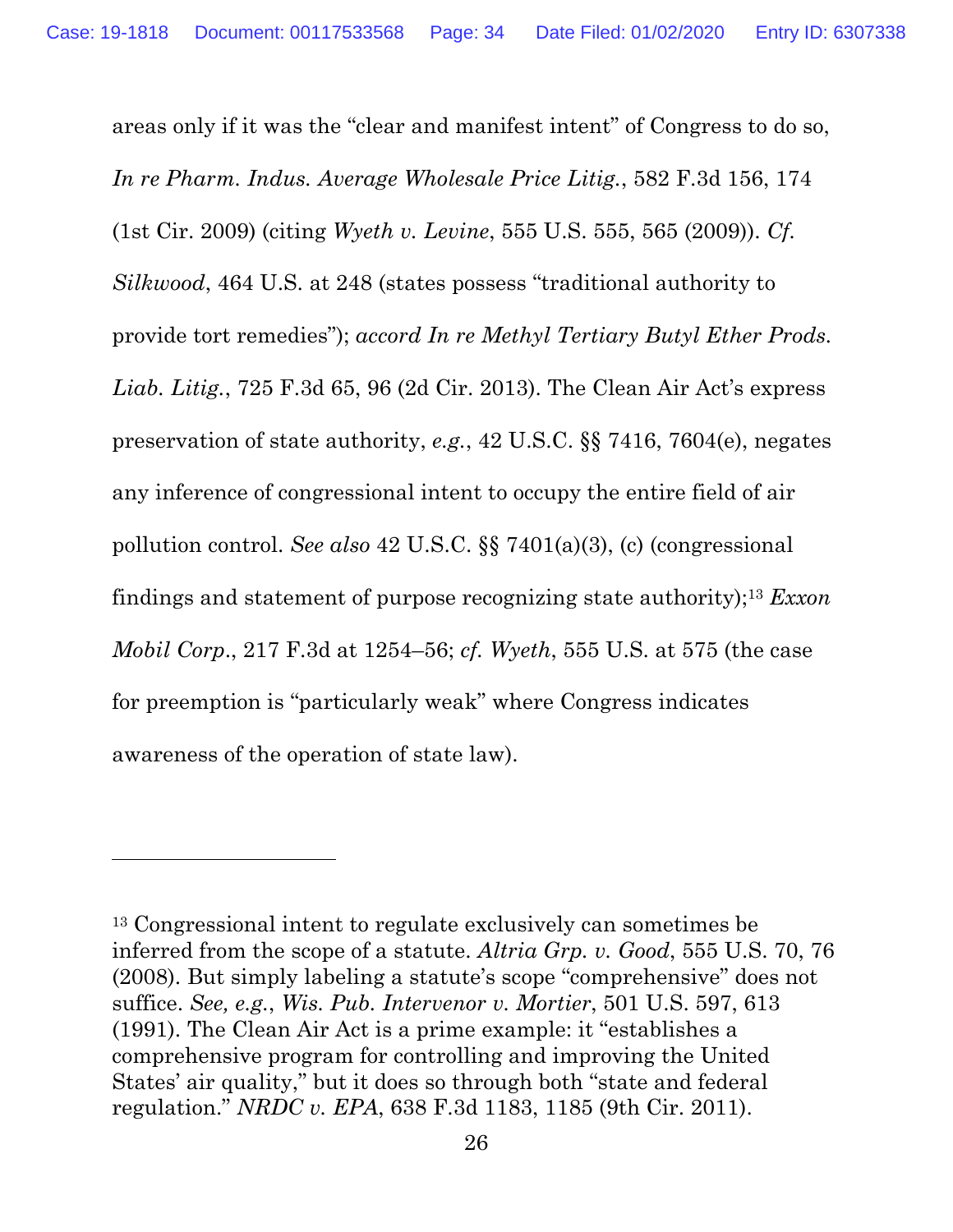#### **iii. The claims do not conflict with the Act's purposes.**

State law claims related to climate harms do not inherently conflict with the Clean Air Act. Conflict preemption exists "where compliance with both state and federal law is impossible, or where the state law stands as an obstacle to the accomplishment and execution of the full purposes and objectives of Congress." *ONEOK, Inc. v. Learjet, Inc.*, 575 U.S. 373, 377 (2015) (citation omitted).

*First,* it is not impossible to comply with both "minimum federal standards" and "more demanding state regulations." *See Fla. Lime & Avocado Growers, Inc. v. Paul*, 373 U.S. 132, 141–42 (1963); *see also Sprietsma v. Mercury Marine*, 537 U.S. 51, 65 (2002). The Clean Air Act generally imposes minimum federal standards and expressly contemplates that states can adopt more demanding standards in many areas. *E.g.*, 42 U.S.C. §§ 7416, 7604(e); *Merrick v. Diageo Americas Supply, Inc.*, 805 F.3d 685, 693 (6th Cir. 2015). In other words, even if state law imposes additional or higher standards—such as through tort duties—it is generally possible to meet those standards and also comply with the Act.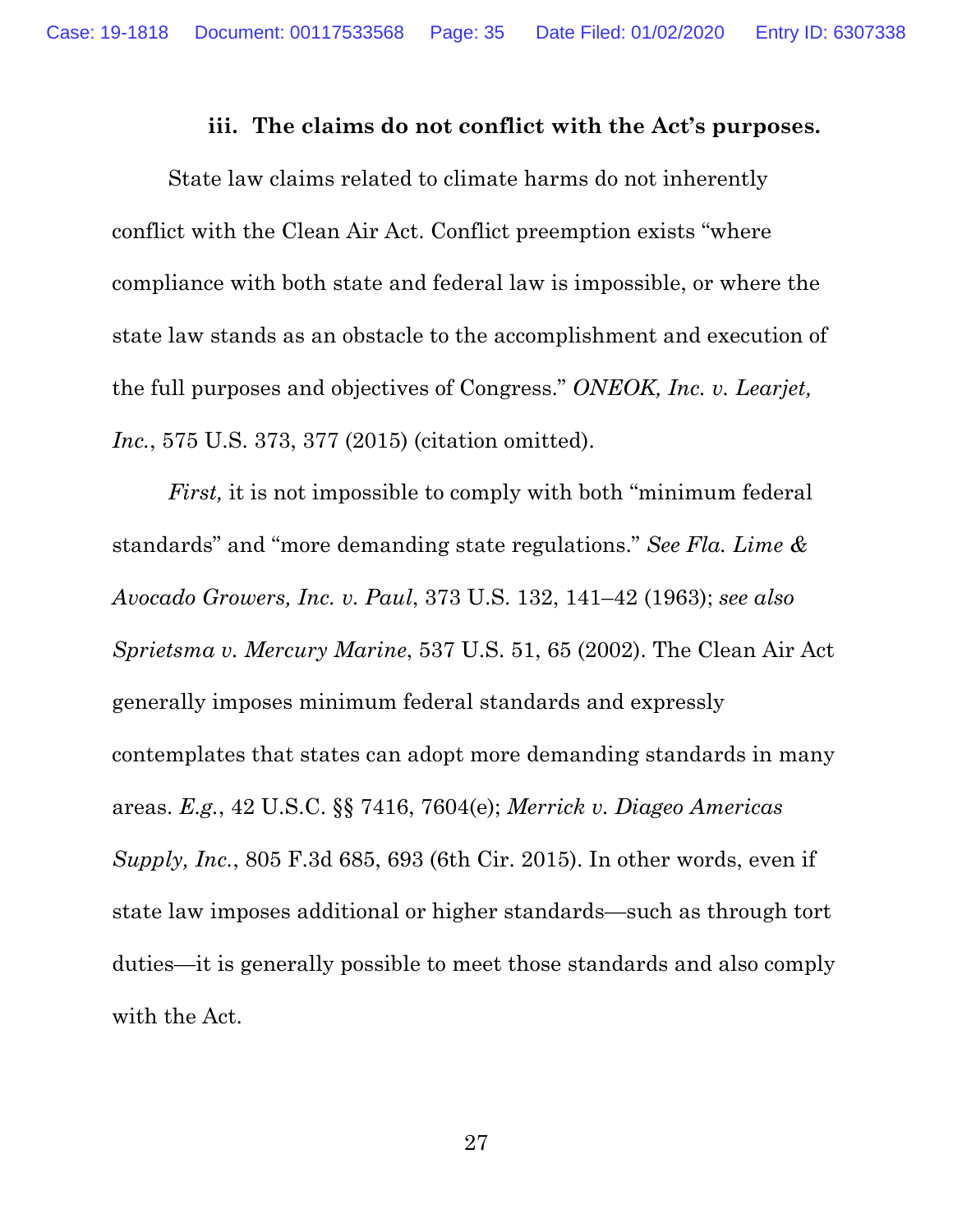*Second*, additional state law duties are not likely to stand as an obstacle to achieving the purposes of the Clean Air Act. "The central goal of the Clean Air Act is to reduce air pollution." *OFA*, 331 F.3d at 673. Nothing in the Act evinces a congressional concern with reducing pollution *too much*. And courts should be wary of implying ancillary purposes not clearly expressed in federal legislation, or to entertain "[t]he existence of a hypothetical or potential conflict" with state law. *See Pharm. Research & Mfrs. of Am. v. Concannon*, 249 F.3d 66, 77 (1st Cir. 2001) (citation omitted); *accord Va. Uranium*, 139 S. Ct. at 1901, 1907 (Gorsuch, J.) (plurality opinion); *Chevron U.S.A., Inc. v. Hammond*, 726 F.2d 483, 486, 488, 499 (9th Cir. 1984) (federal allowance for some low-oil ballast discharges from maritime tankers did not preempt state complete ban on discharges); *OFA*, 331 F.3d at 673 (state law that had the effect of increasing gasoline prices did not conflict with Clean Air Act).

Broadly speaking, the Act directs EPA to establish minimum federal standards for certain air pollutants and certain sources of air pollution. *See, e.g.*, *AEP*, 564 U.S. at 424–25 (describing regulation of stationary sources under Clean Air Act Section 111). A state law that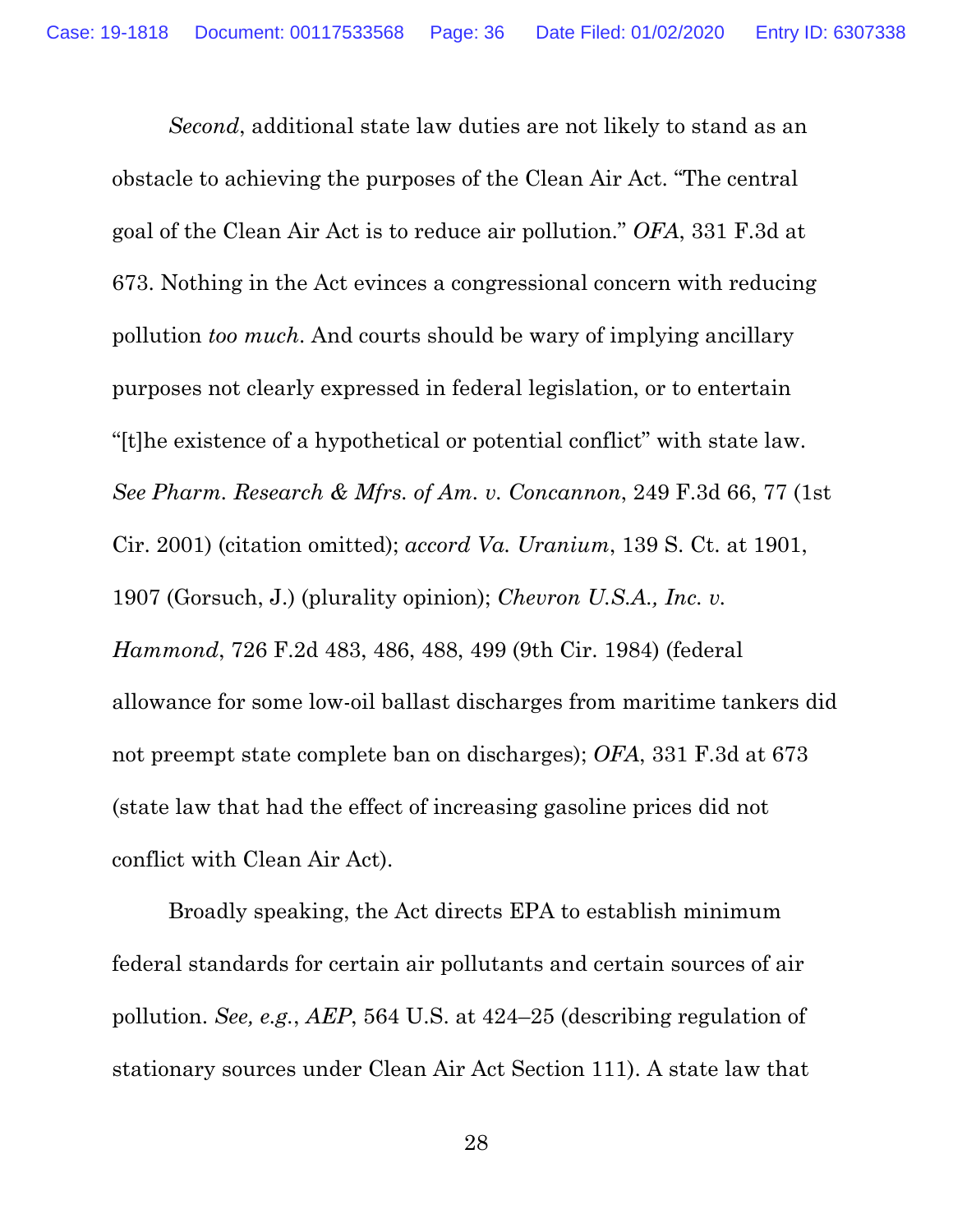*required* a source to emit pollution in violation of federal standards would likely be preempted. But a federal pollution standard does not create a federally-guaranteed right to pollute up to that standard. *Cf. Chinatown Neighborhood Ass'n v. Harris*, 794 F.3d 1136, 1142 (9th Cir. 2015) (federal shark fishing allowance did not imply mandate to harvest; accordingly, state law restricting shark fin possession did not conflict); *Wyeth*, 555 U.S. at 583 (Thomas, J., concurring) (FDA approval of drug label "does not give drug manufacturers an unconditional right to market their federally approved drug at all times"). In other words, state law that has the effect of reducing pollution is unlikely to conflict with the Clean Air Act.

# **b. The Clean Air Act does not provide an exclusive federal cause of action for claims related to climate harms**

The Clean Air Act does not meet the second condition for complete preemption here either: it does not provide an exclusive substitute federal cause of action. *See López-Muñoz*, 754 F.3d at 5 ("Supreme Court decisions finding complete preemption share a common denominator: exclusive federal regulation of the subject matter of the asserted state claim, coupled with a federal cause of action for wrongs of the same type.") (citation omitted).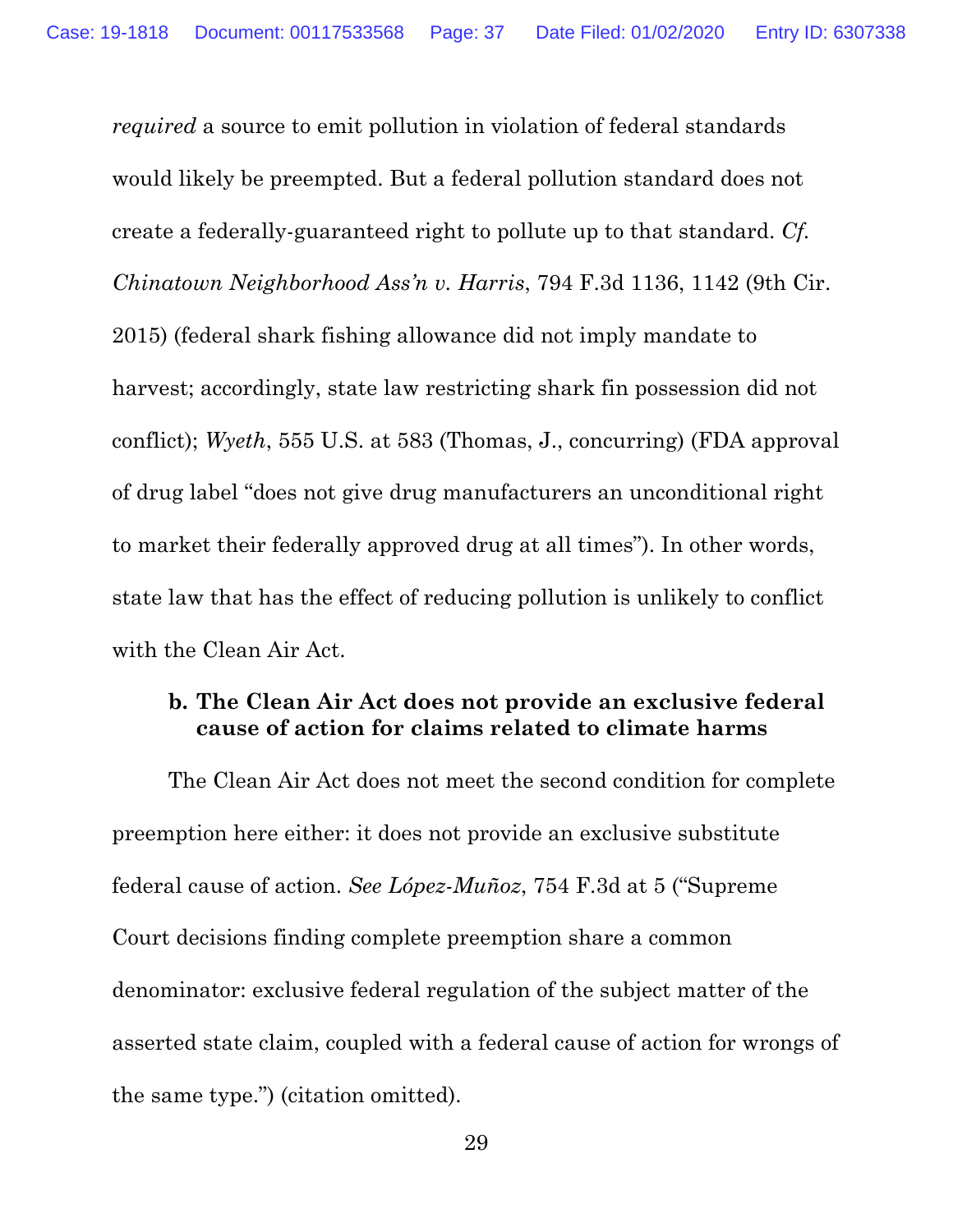Defendants point to the Act's provision for judicial review of agency actions. 42 U.S.C. § 7607(b). But even construed as a "cause of action," it does not encompass the claims here. Indeed, section 7607 does not allow a plaintiff to sue private parties for anything—and certainly not for tortious promotional conduct not regulated by the Act.

The Act does provide a "citizen suit" cause against private parties. 42 U.S.C. § 7604. But section 7604 allows suit only for violations of emission standards or EPA orders, and Rhode Island's claims are not based on Defendants violating such standards or orders. Regardless, the Act expressly provides that this cause of action is *not* exclusive. *Id.* § 7604(e) (provision of citizen suit does not "restrict any right which any person" may have "under any statute or common law to seek enforcement of any emission standard or limitation or to seek any other relief"); *cf. Fayard v. Ne. Vehicle Servs.,* 533 F.3d 42, 45–46 (1st Cir. 2008) (complete preemption requires evidence that Congress intended the statute to provide "an exclusive federal cause of action" for "wrongs of the same type" as state law claim). In short, without the "linchpin" exclusive substitute cause, *López-Muñoz*, 754 F.3d at 5, the Clean Air Act cannot completely preempt Rhode Island's claims.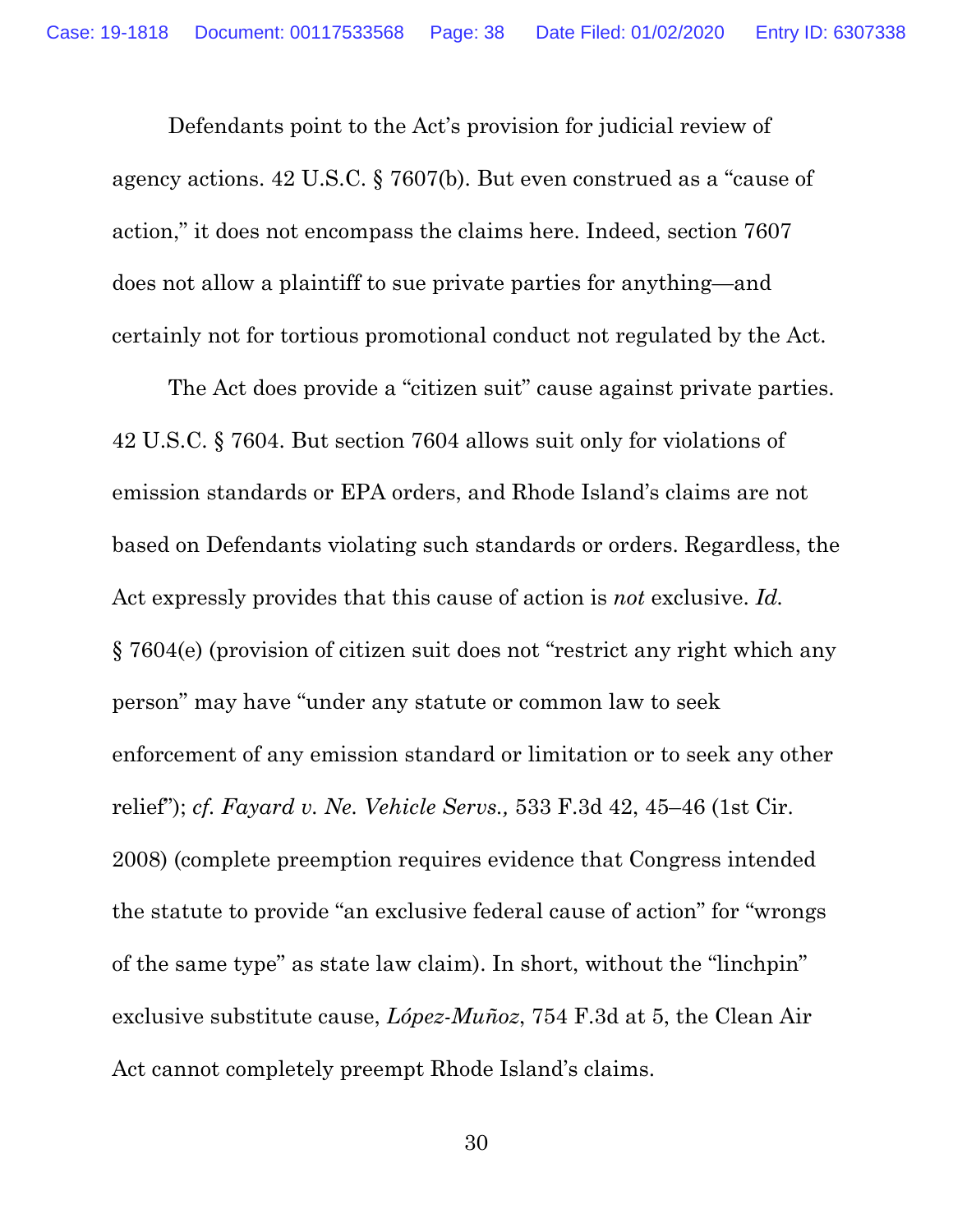### **CONCLUSION**

The Court should affirm the district court's order remanding this

case to state court.

Dated: January 2, 2020 Respectfully submitted,

*/s/ Peter Huffman*  Peter Huffman (1st Cir. Bar No. 1191488) Natural Resources Defense Council 1152 15th Street NW, Suite 300 Washington, D.C. 20005 phuffman@nrdc.org

(202) 289-2428

*Counsel for Amicus Curiae Natural Resources Defense Council*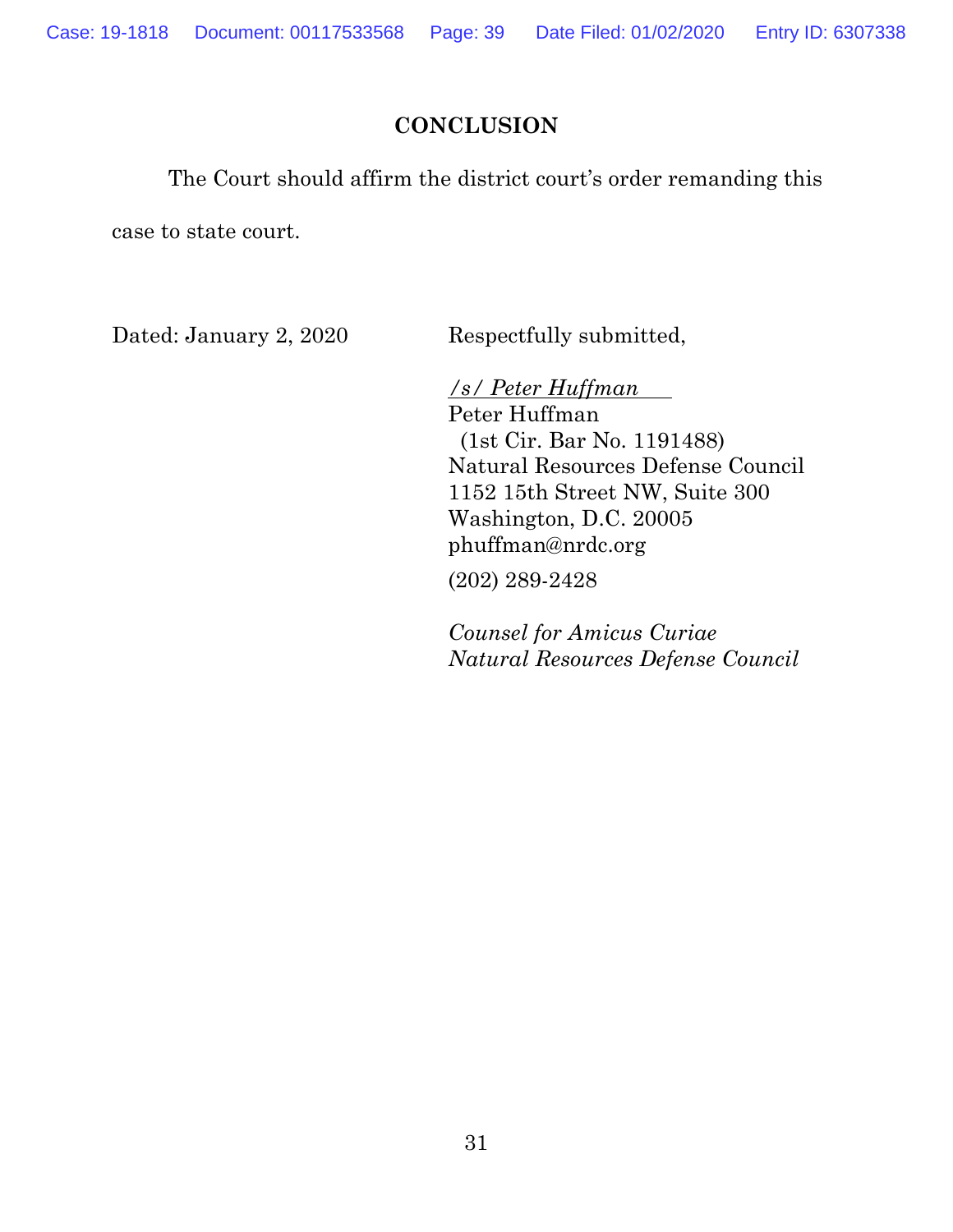## **CERTIFICATE OF COMPLIANCE**

Pursuant to Federal Rule of Appellate Procedure 29(a)(4)(G), I certify that:

This brief complies with Rule 29(a)(5)'s type-volume limitation because it contains 6,173 words (as determined by the Microsoft Word word-processing system used to prepare the brief), excluding the parts of the brief exempted by Rule 32(f).

This brief complies with Rule 32(a)(5)'s typeface requirements and Rule 32(a)(6)'s type-style requirements because it has been prepared in a proportionately spaced typeface using the Office 365 version of Microsoft Word in 14-point Century Schoolbook font.

> */s/ Peter Huffman*  Peter Huffman